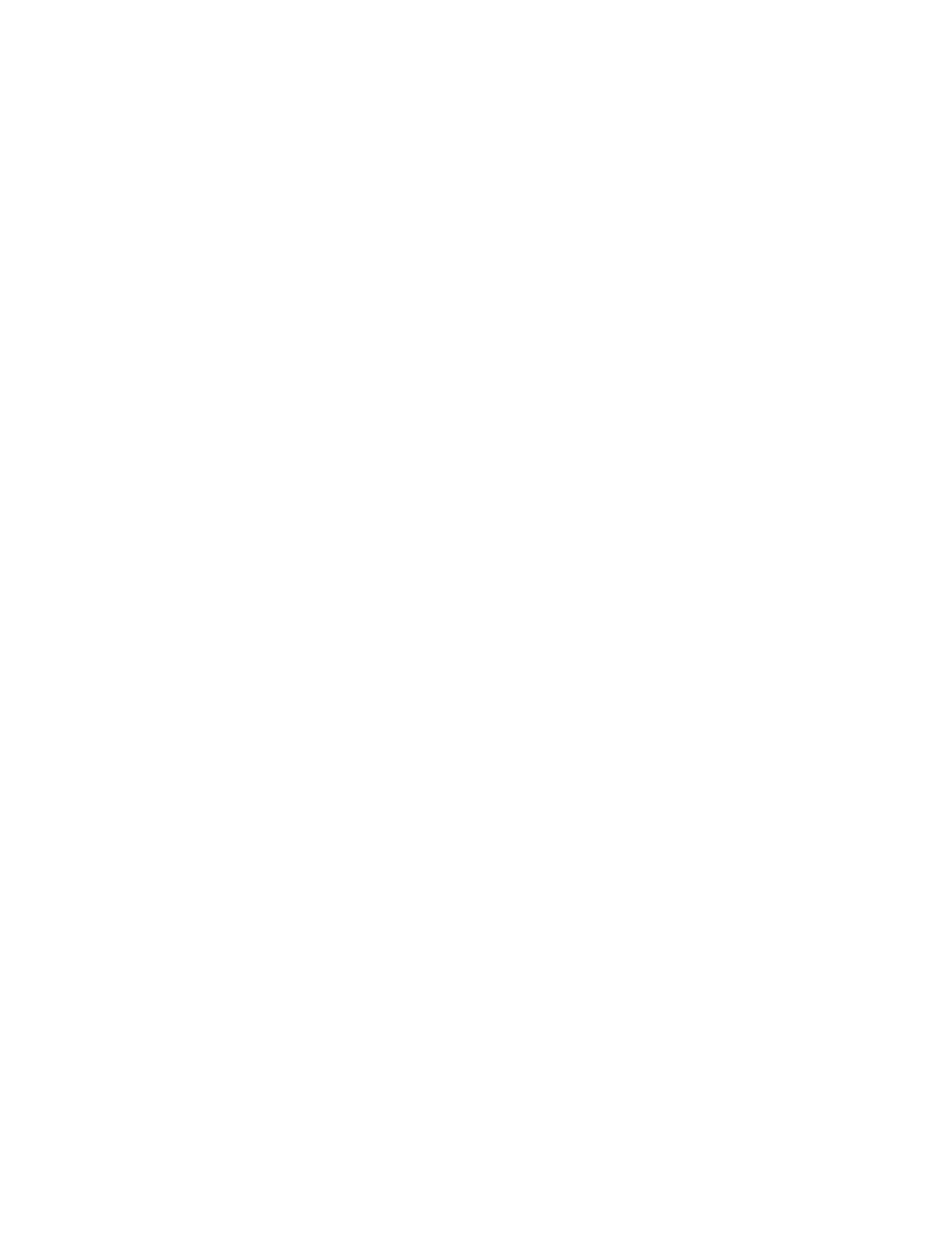

# Table of contents

| Discipline Committee  26              |  |
|---------------------------------------|--|
| Professional Inspection Committee  31 |  |
|                                       |  |
|                                       |  |

# Members of the Board of Directors

*at year-end 1997*

#### *Elected Chairman*

François Léger

#### *Elected Directors*

#### *Directors appointed by the government*

Jean Mathieu

Madeleine Plamondon

*Secretary appointed by the Board of Directors* Serge Cayer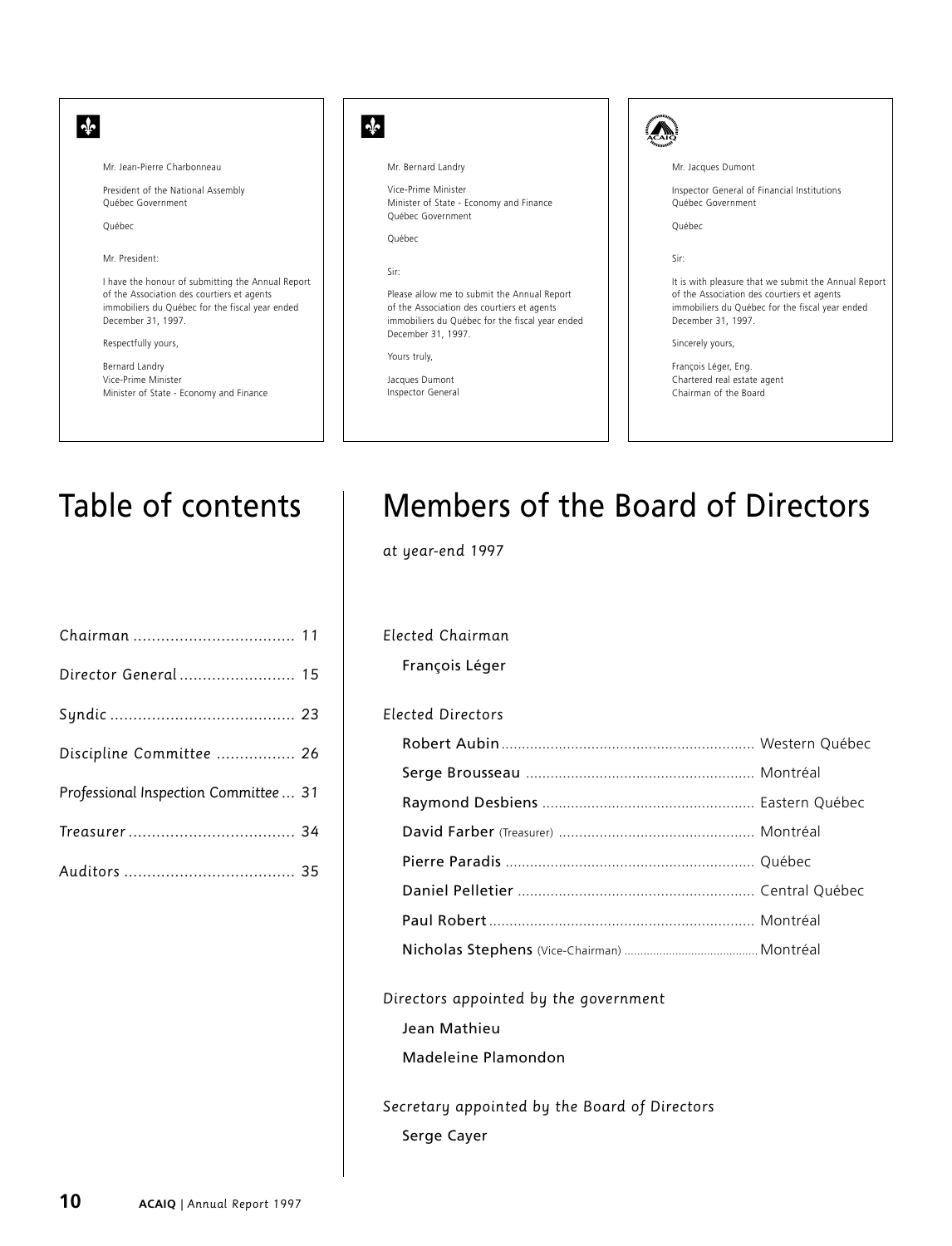# Chairman's Report



François Léger, Eng. *Chartered Real Estate Agent*

*Apart from its regular operations aimed at fulfilling its mission of protecting the public, the battle against illegal real estate brokerage, the revision of the Real Estate Brokerage Act, the study of the Office des profession as well as the Association's financial management and the implementation of a strategic plan were at the heart of the Board of Directors' priorities in 1997.*

F or the first time throughout 1997, the Association<br>had real resources to wage an effective battle<br>against illegal real estate brokerage. The necessary<br>powers and immunities were granted to us by the had real resources to wage an effective battle against illegal real estate brokerage. The necessary powers and immunities were granted to us by the Québec Government in November 1996, and at the General Meeting held in April 1996, the members of the Association authorized the Board to pay for whatever legal proceedings it deemed necessary to undertake.

# *Illegal real estate brokerage*

Over one hundred alleged illegal real estate brokerage cases were opened in 1997. Of those, about forty were closed and six out of the 60 or so that remain outstanding have led to the filing of a formal complaint with the Court of Québec. Two of these led to an admission of guilt before it was even heard. I stress this to show that each complaint is rigorously examined to avoid long and costly court proceedings. Before a penal complaint is filed, we make sure we have proof showing that the accused acted "on someone's behalf" and "for compensation", which is fundamental to convince a judge of the party's guilt.

The experience we have gained this year served to remind us of the value of cooperation and sometimes also of its limits. The majority of cases related to illegal real estate brokerage were opened as a result of the vigilance of Association members, and I extend my sincere thanks to them.

However, some are the result of anonymous denunciations, and others drag on because some members do not want to jeopardize their clientele. However, this clientele runs the risk of being seriously compromised if transactions with "illegals" should go sour. That is why we must intervene, for their protection and the credibility of our profession. The entire cooperation of our members in the battle against illegal real estate brokerage should go without saying.

 $\ddot{\phantom{1}}$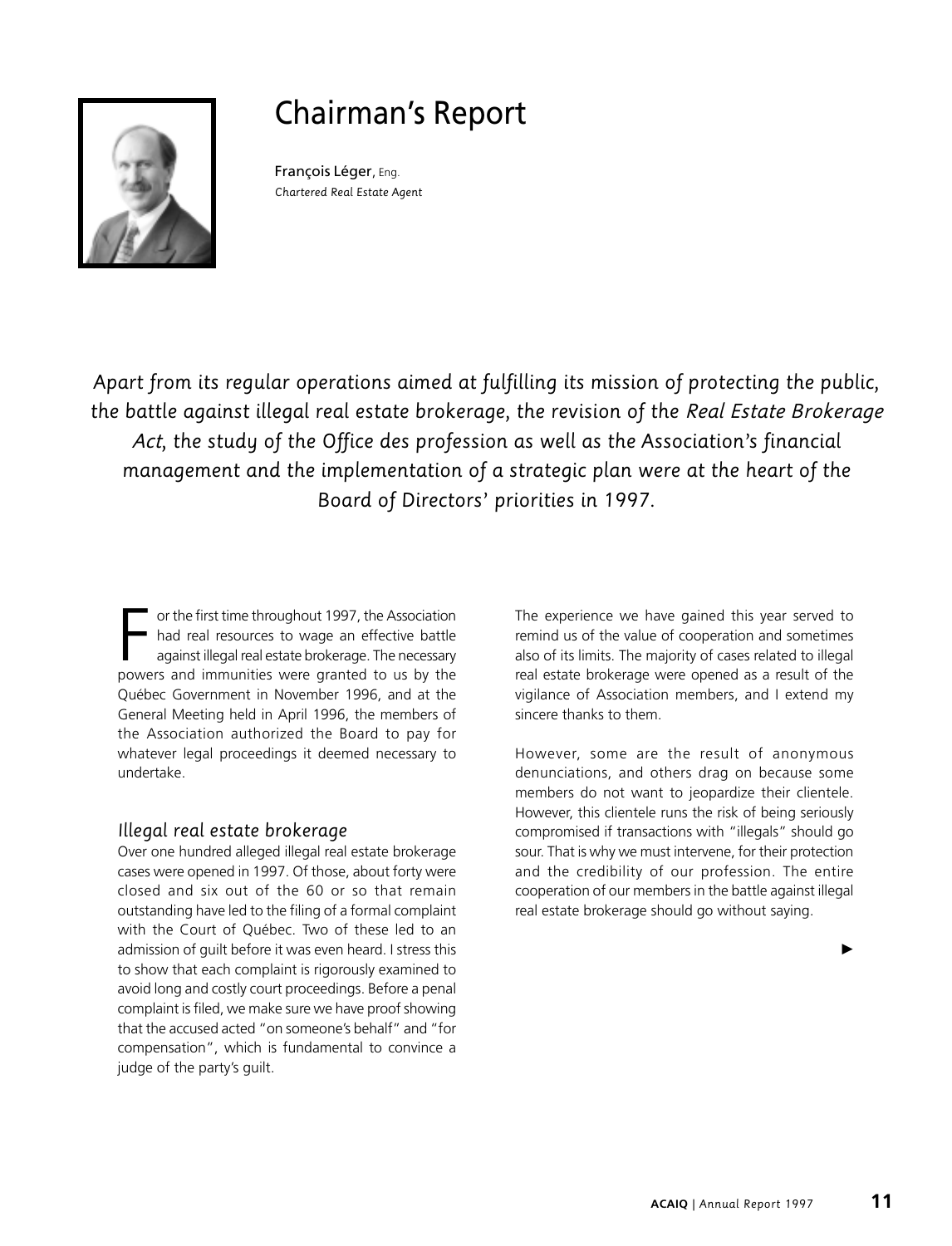# *Consultation on the revision of the Real Estate Brokerage Act*

The Association has also made great efforts in order to be in a position to file requests for changes at the upcoming five-year revision of the *Real Estate Brokerage Act* in order to improve the protection of the public while simplifying the practice of real estate brokerage. A provision in the *Real Estate Brokerage Act* calls for the government to reassess the Act every five years. Since the Act came partially into effect in 1991 and fully by January 1994, it will be up for review very shortly.

It was important for the Board of Directors that every member have the opportunity to express their comments and suggestions for potential changes to the *Real Estate Brokerage Act*. The *Consultation Committee on the revision of the Real Estate Brokerage Act* was created by the Board for that purpose. Made up of 19 members representing the various spheres and banners of real estate brokerage, the Committee chose to base the public consultation process on observations made through its own expertise, the Association's experience as administrator of the Act and results from focus groups. Led by a team of professionals from a polling firm, these groups consisted of a limited number of consumers or practitioners.

The Committee then submitted to all Association members and to concerned organizations a reflection document presenting these observations as well as suggestions for changes. Overall, these were aimed at simplifying our By-law and making it more consistent with the current requirements of real estate brokerage in order to make it easier to apply. A more accessible and more realistic law will better serve both the public and the practitioners.

Among other things, the Committee suggested that each real estate broker and agent be made fully responsible for their own professional actions. In addition, the Committee suggested that any new candidate to the profession be required to undergo a field training period prior to applying for his certificate, and also called for the implementation of an ongoing professional training program. The suggestions are numerous and involve certification, professional titles, training, groups, the notion of place of business, mandatory forms and the Fonds d'indemnisation.

A questionnaire to be returned to the Consultation Committee accompanied the reflection document to give participants a chance to express their opinion on each of the topics covered. The first replies were returned to the Committee at the end of the 1997 fiscal year. Then, in February, some 30 meetings were held, including 19 public meetings in various Quebec regions, there again providing members and citizens an opportunity to express their views on improvements to be made to the *Real Estate Brokerage Act*. Following this, the Committee will draft a detailed report on the overall results of the consultation process, based on which the Board of Directors will determine what requests to submit to the government.

# *Office des professions du Québec*

Elsewhere, the *Study Committee on the Office des professions (ACAIQ - FCIQ joint Committee)*, made up of representatives from the ACAIQ and the Fédération des chambres immobilières du Québec (FCIQ), has finished gathering information on the consequences of a potential transition of the Association to a professional order. As soon as its report is complete, the Committee will send a copy to each member of the Association.

Following this, members will called upon to vote in a referendum on the relevance of applying to the government to become a member of the Office des professions. The result of the vote will be released at our upcoming Annual Meeting on April 23, 1998.

To begin with, the Committee made a comparative study of the *Real Estate Brokerage Act* and the *Professional Code*. For each section of the Act and the Code, three questions were asked:

- Is it beneficial for the profession?
- Is it beneficial for the members?
- Is it beneficial for the public?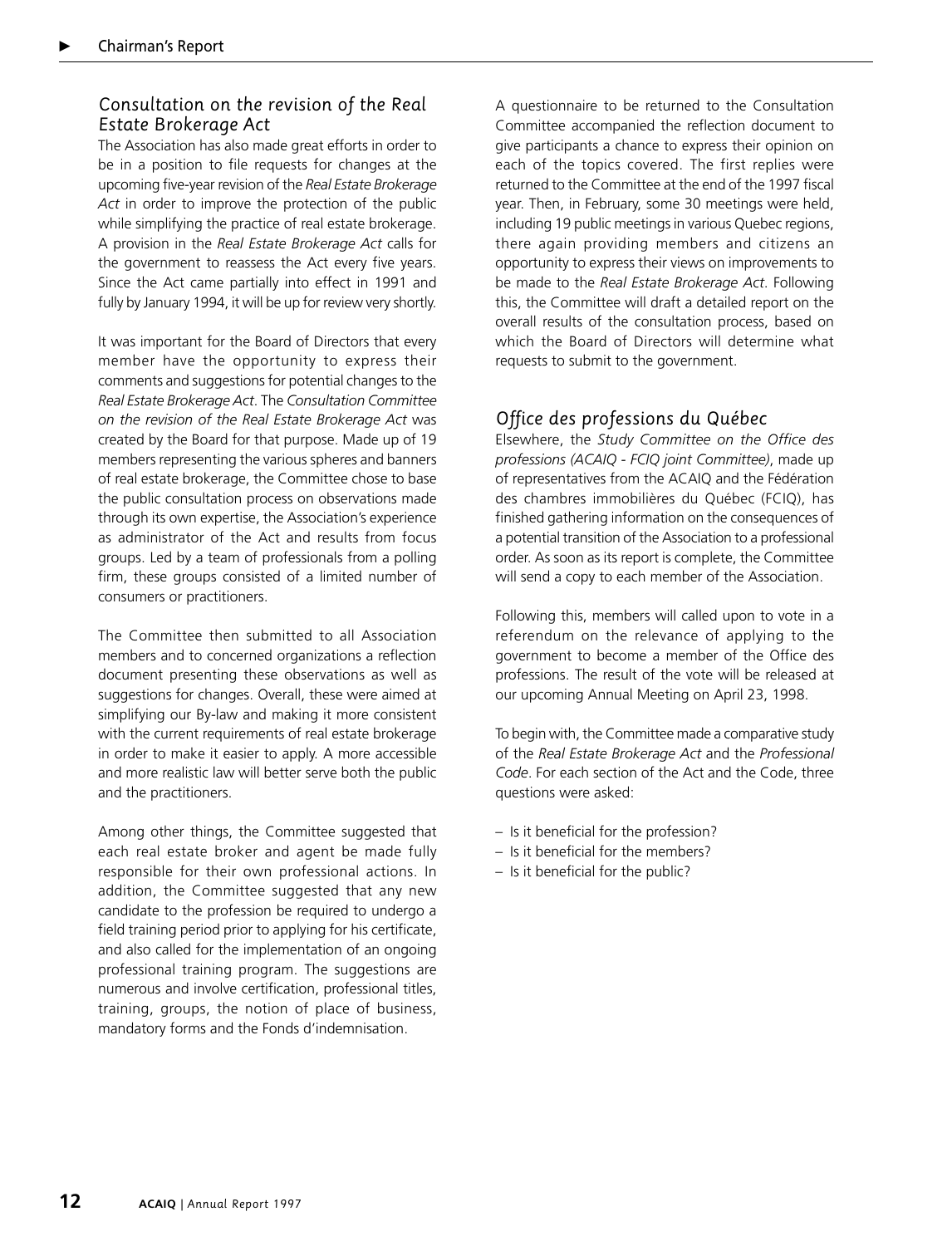In the second stage, the Committee interviewed people who are familiar with the inner workings of the Office des professions, including representatives of orders that have been established for various lengths of time. The Committee also met with the Inspector General of Financial Institutions.

I hope the *Study Committee on the Office des professions* report will meet your expectations and answer any questions you may have. If nothing else, it already has the merit of having strengthened the bonds between two major players in the field of real estate brokerage: the *Fédération des chambres immobilières du Québec* and the Association.

### *Improvement of our financial situation*

In 1997, our revenue exceeded expenses to the extent that the Association was able to erase the debt it had been carrying since its inception in 1991. The major portion of the deficit had been accumulated in the ACAIQ's first couple of years, when it had been necessary to incur expenses to set up the new organization despite the absence of revenue.

Several factors have contributed to this improvement. The sums collected to finance legal proceedings on illegal brokerage cases were not completely used since this was our first year in this area. It's normal to have a breaking in period and, in addition, we experienced serious difficulties in substantiating that "illegals" acted for compensation. Unfortunately, this proof is absolutely necessary to win a case in court. As a result of these technicalities, we brought less cases before the court than anticipated.

The upturn in the real estate market also contributed to our revenue surplus. It attracted new members, which helped substantially boost the Association's revenues in the areas of payable fees, sales of supplies (forms, etc.) and the sale of training manuals. Furthermore, our expense budget was not only respected but overall below forecast.

The improvement of the Association's financial situation will enable us to prepare more constructively for the future. We can now look at developing ongoing training activities, an area where much remains to be done.

In addition, we hope to bolster our visibility with the general public. The existence of our organization is reassuring for consumers, as indicated by focus groups. The Association projects an image of order and discipline, i.e. a professional image. Using it is also an excellent way to prevent illegal real estate brokerage.

# *Board of Directors*

There was no change in the make-up of the Association's Board of Directors this year. The administrators whose mandate expired in 1997 were all re-elected for a twoyear term. They are Messrs. Robert Aubin (Western Region), David Farber and Nicholas Stephens (Montréal Region). I myself was re-elected by acclamation as Chairman of the Board of Directors.

The Board met 12 times this year. In addition, a special two-day meeting was held to discuss the Association's strategic plan.

# *Print media campaign*

In 1997, the Association began a public promotion of the consumers' rights and the duties of certified real estate brokers and agents. The Association published a series of articles entitled *"Ten practical tips to ensure faultless service"*. These articles were aimed at reinforcing the profession's credibility by demonstrating that real estate brokerage is a regulated and controlled professional activity.

Many publications media welcomed these articles, which were published in several Québec regions. At the close of this year, the campaign was still underway.

▶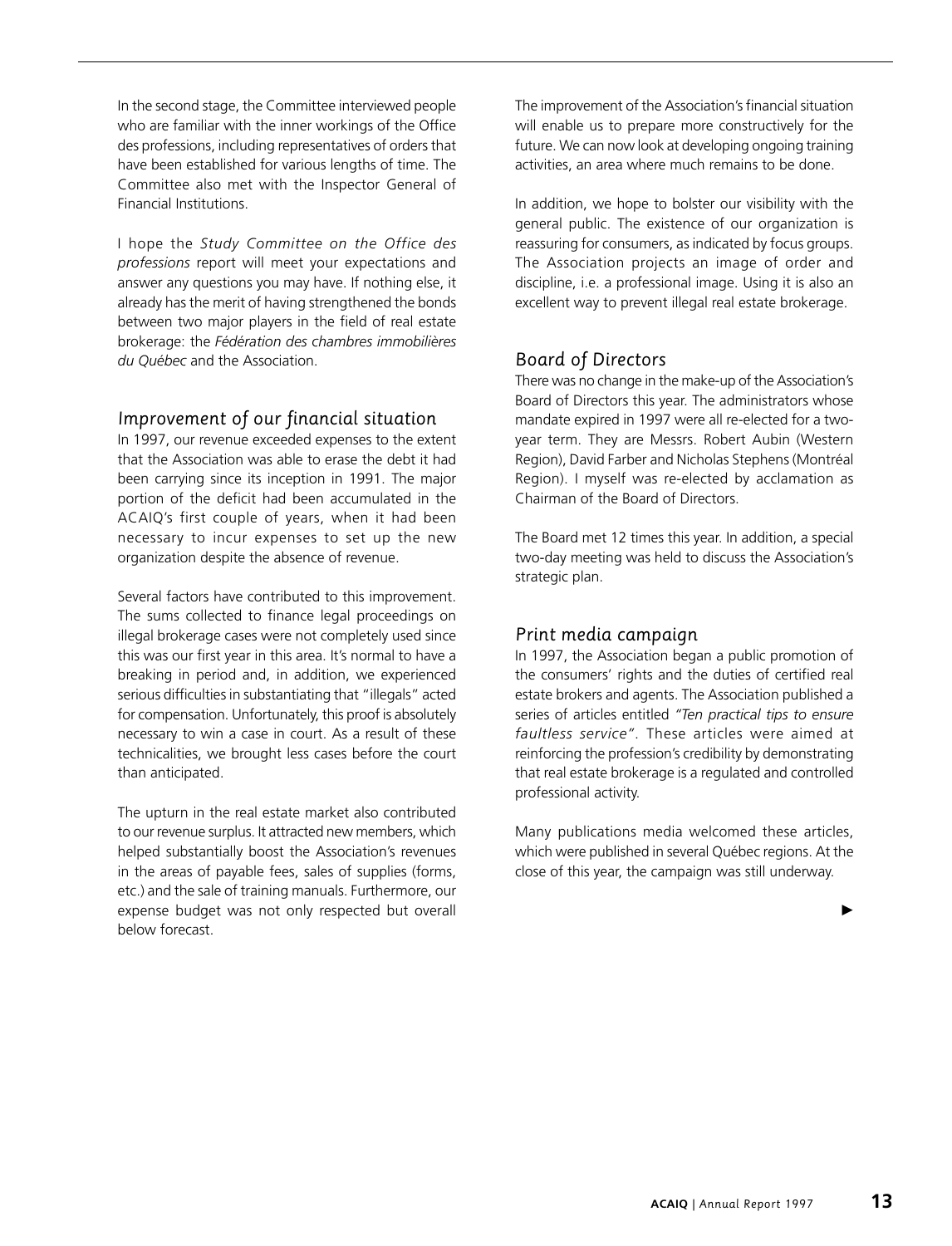### *Strategic planning*

The Association will implement a new strategic plan which will lead to results in coming months. Such plan aims at maximizing the effectiveness of our decision mechanisms and our work methods. It is also designed to further maximize the use of our resources and our activities based on the objectives we have set. Our monitoring tools will also be tightened, again in an effort to improve our management.

# *Directions*

The revision of the *Real Estate Brokerage Act* will take up much of our attention again in 1998. First, the Board of Directors will have to determine which changes to the Act and regulations to submit to the government. Amending a law is not an easy process, but the scope of our consultations, the validity of our claims and the consensus to which we aspire will certainly be our best assets.

The battle against illegal real estate brokerage will remain one of our top priorities. The harm it is causing to both consumers and the profession has been amply demonstrated.

Now that the Association's deficit has been eliminated, we will of course continue to manage our finances with great caution. We cannot afford to pay interest on a debt and, besides, we need this money too much to develop projects that are essential to the achievement of our mission.

In closing, I wish to recognize the dedication of the members of the Board of Directors, the Director General, Serge Cayer, and the members of our various committees, including Discipline Committee Chairman Me André Desgagné, and substitute Chairman Me Gilles Duchesne. I also wish to recognize the efforts of the Association's staff, without whom all these achievements would not have been possible. Finally, my sincere thanks to each and every one of you for your extraordinary contribution to the consultation on the revision of the *Real Estate Brokerage Act*. There is no doubt that our Association is in excellent health!

Thank you all!

François Léger *Chairman of the Board of Directors*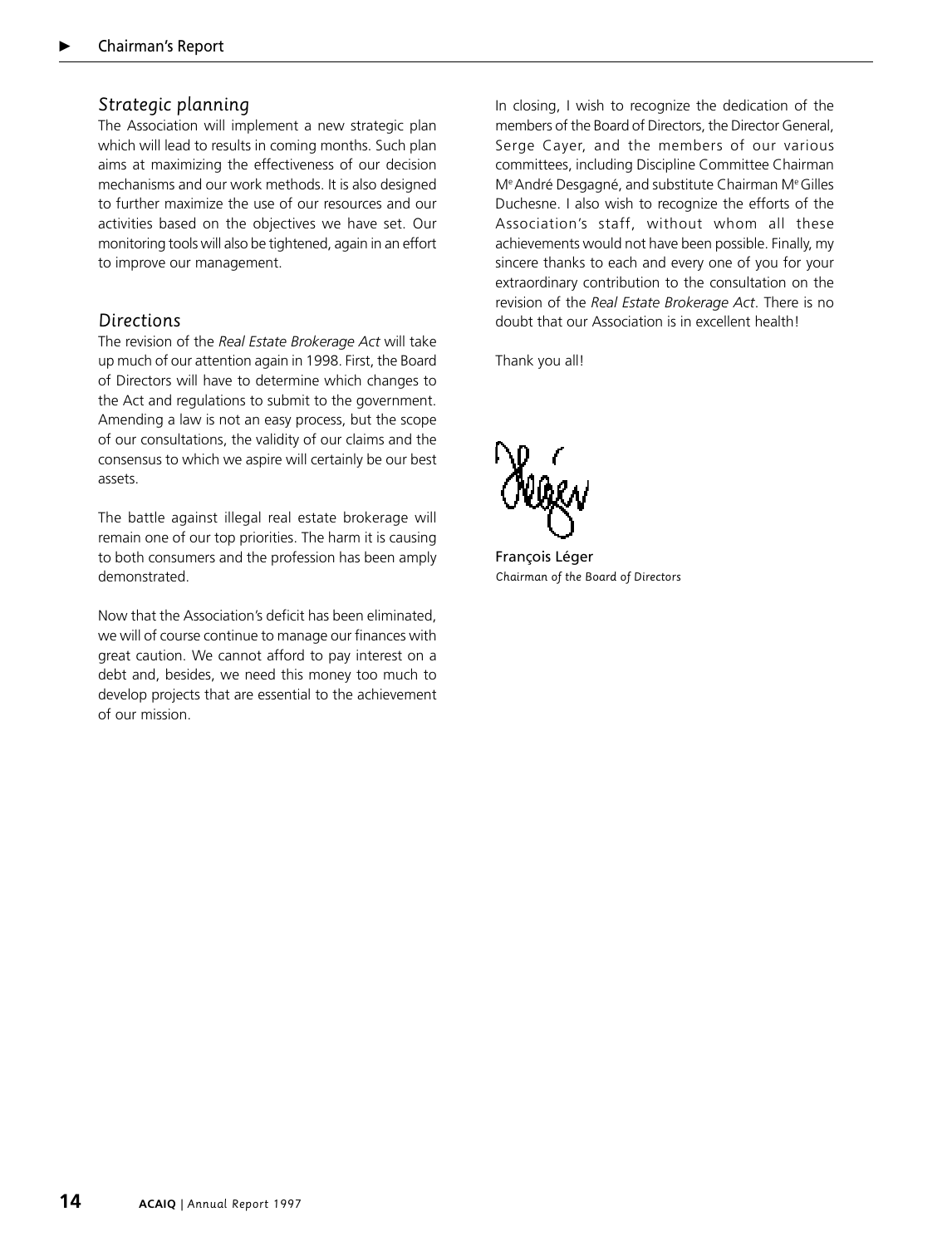# Director General's Report



Serge Cayer, Cert. Adm. *Chartered Real Estate Broker*

*The Real Estate Brokerage Act exists mainly to ensure the protection of consumers who use the professional services of real estate brokers and agents. In effect since 1994, this law protects against potential abuse in the field of real estate brokerage.*

he Association des courtiers et agents immobiliers du Québec is the regulatory body responsible for the application and enforcement of the *Real Estate Brokerage Act*. The Association integrates the mechanisms provided for in the Act to assume its full responsibilities, including the Professional Inspection Committee, the Syndic's Bureau and the Discipline Committee. The Association also manages services associated with the licensing of real estate brokers and agents, information of the public and its members, legal advice, human and financial resource management, administrative support and training.

# **Membership**

The main purpose of the Membership Department is to maintain the Association's member directory up to date and to issue, renew, suspend and reinstate certificates. This department is also in charge of administering the mandatory examinations which each new candidate to the profession or any member who wishes to change certificate categories is required to take.

#### *Issuance and reinstatements*

During the year 1997, the Association issued 1,824 agent certificates and 172 broker certificates. In addition, 35 brokers reclassified as "agents" and 20 agents classified as "brokers". We also reinstated 1,551 members. If you add suspensions, expirations, cancellations, abandonments and renewals, the number of transactions handled by the Membership Department was over 16,000.

#### *Renewal*

Once a year, all Association members must renew their certificates through the Membership Department, otherwise they lose the right to carry out their activities. As of January 1, 1998, the Association had 9,719 members, up from 9,106 at the same time a year ago. The number of brokers is almost the same, i.e. 1,495 against 1,511, but agents (including affiliated brokers) registered a considerable boost, from 7,760 to 8,224.

As far as the breakdown by sex and the average age are concerned, 5,275 members (60%) are men and 3,468 (40%) are women. Last year, 62% of members were men and 38% were women. In both cases the average age is 48.

 $\blacktriangleright$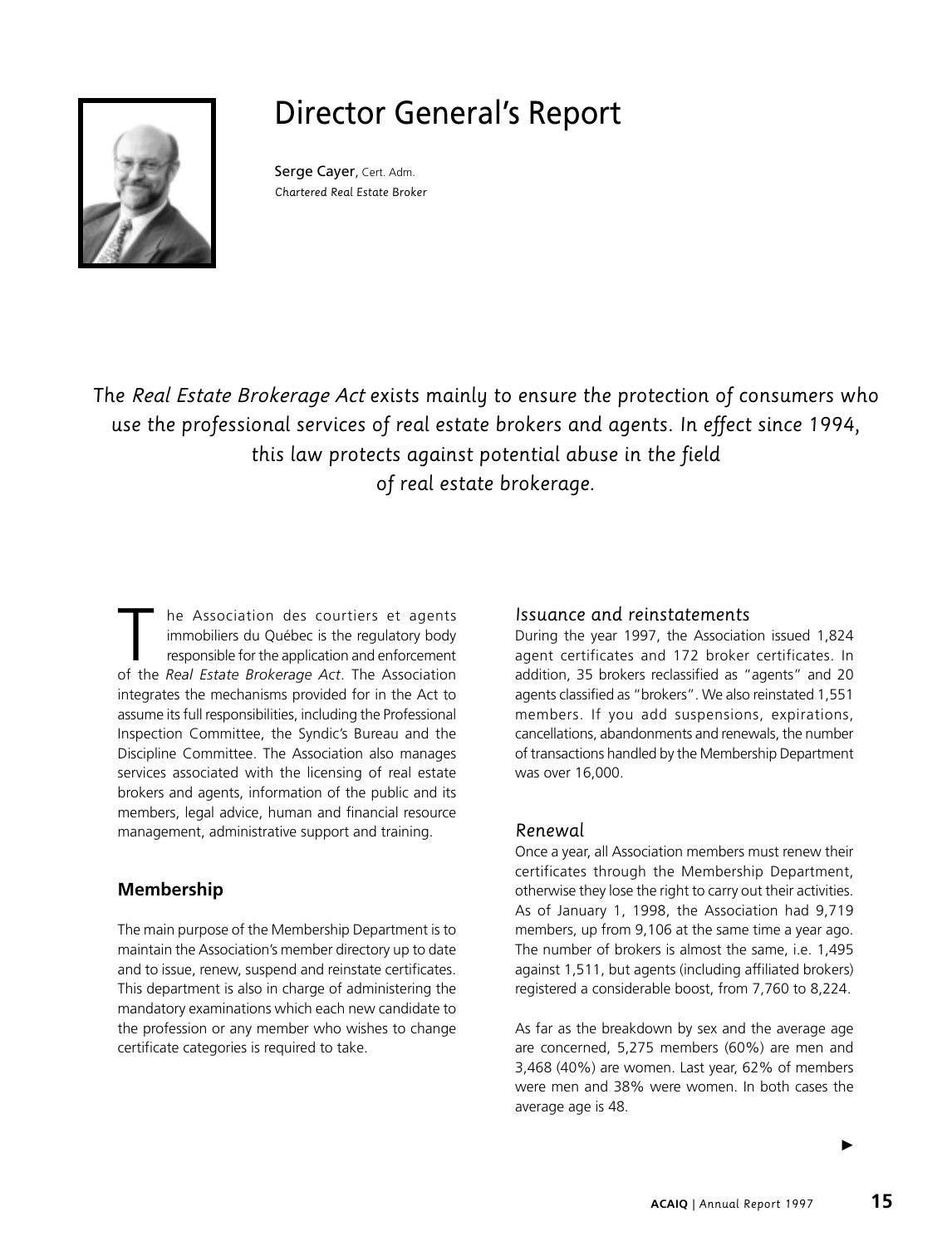#### Table  $\bigcirc$

**Certificates management** *(for the period of January 1 to December 31, 1997)*

|                                                          |               | 1997           |               | 1996           |
|----------------------------------------------------------|---------------|----------------|---------------|----------------|
|                                                          | <b>Agents</b> | <b>Brokers</b> | <b>Agents</b> | <b>Brokers</b> |
| Issuances                                                | 1,824         | 172            | 1,475         | 218            |
| Reclassifications (chartered broker > chartered agent)   | 35            | (35)           | 31            | (31)           |
| Reclassifications (chartered agent > chartered broker)   | (20)          | 20             | (22)          | 22             |
| Reinstatements                                           | 1,551         | 6              | 1,944         | 16             |
| Total                                                    | 3 3 9 0       | 233            | 3,428         | 225            |
| Suspensions                                              | 2,124         | 28             | 2,941         | 83             |
| Expirations                                              | 546           | 99             | 457           | 122            |
| Cancellations                                            | 13            | 7              | $\Omega$      | 5              |
| Abandonments                                             | 7             | 41             | 13            | 50             |
| Total                                                    | 2,690         | 175            | 3,411         | 260            |
| <b>Other transactions</b>                                |               |                |               |                |
| Reclassifications (affiliated agent $>$ chartered agent) | 53            | 0              | 27            | $\Omega$       |
| Renewals                                                 | 8,224         | 1,495          | 7,770         | 1,501          |
| Total                                                    | 8,277         | 1,495          | 7,797         | 1,501          |

Statistics also show that real estate brokers and agents, all certificate categories mixed up, have an average of 5 years of practice. Affiliated brokers have the longest experience with an average of 13,4 years, followed by chartered brokers (11,3) and chartered agents (10). As for affiliated agents, they have an average of 2,6 years of practice.

### *Mandatory examinations*

In total, 1,424 candidates wrote mandatory examinations, including 1,285 for the affiliated agent certificate, 119 for the chartered broker or agent, and 20 for the certificate of broker or agent restricted to loans secured by immovable hypothec. This represents a 66% increase over last year.

The rate of success for the affiliated agent examination was 90% and the average grade was 78%. The success rate for the chartered broker and agent examination was 53% and the average grade was 66%. Finally, two of the 20 candidates for the restricted certificate failed the examination, for a success rate of 90% and an average grade of 83%.

 $\blacktriangleright$ 

#### *Table* **2**

#### **Mandatory Examinations**

|                             | 1997  | 1996              | 1997  | .1996)           | 1997 | (1996)          | 1997 | 1996         | 1997 | 1996.         |
|-----------------------------|-------|-------------------|-------|------------------|------|-----------------|------|--------------|------|---------------|
|                             |       | <b>Candidates</b> |       | <b>Successes</b> |      | <b>Failures</b> |      | % of success |      | Average grade |
| Affiliated agents           | .285  | 763               | .157  | 668              | 128  | 95              | 90%  | 86%          | 78%  | 77%           |
| Chartered brokers & agents  | 119   | 57                | 63    | 35               | 56   | 21              | 53%  | 63%          | 66%  | 68%           |
| Restricted brokers & agents | 20    | 36                | 18    | 36               |      | $\Omega$        | 90%  | 100%         | 83%  | 81%           |
| <b>Total</b>                | 1.424 | 856               | 1,238 | 739              | 186  | 116             | 87%  | 86%          | 77%  | 77%           |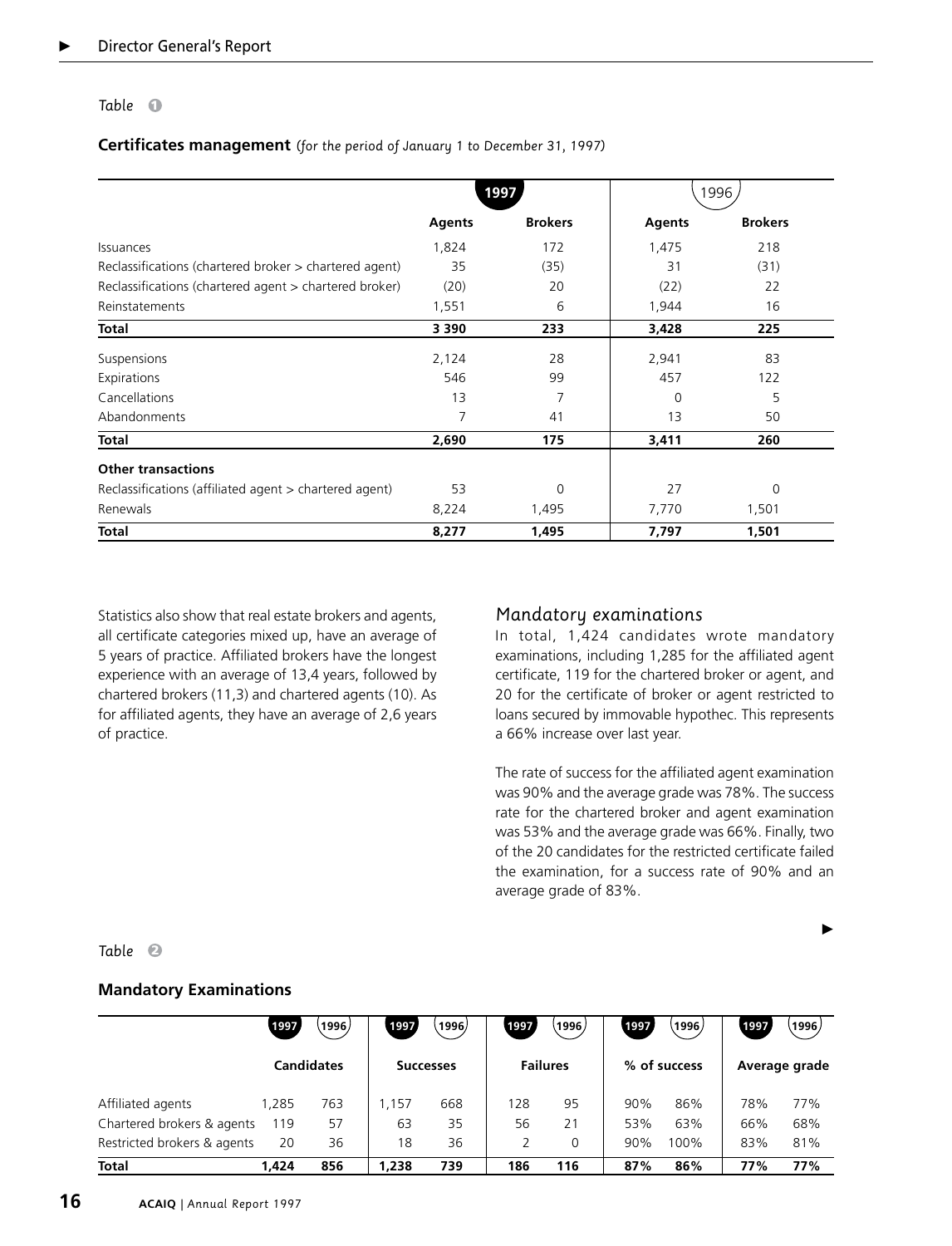### *Table* **3**

# **Breakdown of ACAIQ members**

| DI CARUVINI UI ALAIQ INCINDEIS                           | January 1 | January 1 | December 31 | December 31 |
|----------------------------------------------------------|-----------|-----------|-------------|-------------|
|                                                          | 1998      | 1997      | 1997        | 1996        |
| By certificate category                                  |           |           |             |             |
| Chartered agent                                          | 2,022     | 2,021     | 2,146       | 2,124       |
| Affiliated agent                                         | 6,077     | 5,618     | 6,492       | 5,960       |
| Chartered broker                                         | 1,490     | 1,507     | 1,589       | 1,638       |
| Affiliated broker                                        | 90        | 86        | 90          | 86          |
| Restricted broker                                        | 5         | 4         | 5           | 7           |
| Restricted agent                                         | 35        | 35        | 41          | 40          |
| <b>Total</b>                                             | 9,719     | 9,271     | 10,363      | 9,855       |
| Breakdown by sex and average age                         |           |           |             |             |
| Men (average age: 48 years / 1997 vs. 48 years / 1996)   | 5,275     | 5,136     | 5,657       | 5,480       |
| Women (average age: 48 years / 1997 vs. 49 years / 1996) | 3,468     | 3,173     | 3,680       | 3,348       |
| Total                                                    | 8,743     | 8,309     | 9,337       | 8,828       |
|                                                          |           |           |             |             |
| Breakdown of chartered real estate brokers               |           |           |             |             |
| Natural persons                                          | 519       | 549       | 568         | 618         |
| Legal persons and partnerships                           | 976       | 962       | 1,026       | 1,027       |
| <b>Total</b>                                             | 1,495     | 1,501     | 1,594       | 1,635       |
| By ACAIQ region                                          |           |           |             |             |
| Montréal region                                          |           |           |             |             |
| Montréal (06)                                            | 3,218     | 3,116     | 3,445       | 3,175       |
| Laval $(13)$                                             | 876       | 790       | 912         | 804         |
| Montérégie (16)                                          | 1,823     | 1,712     | 1,927       | 1,749       |
| Sub-total                                                | 5,917     | 5,618     | 6,284       | 5,728       |
| Québec region                                            |           |           |             |             |
| Québec (03)                                              | 853       | 804       | 919         | 829         |
| Chaudière-Appalaches (12)                                | 265       | 219       | 281         | 220         |
| Sub-total                                                | 1,118     | 1,023     | 1,200       | 1,049       |
| Eastern region                                           |           |           |             |             |
| Lower St-Lawrence (01)                                   | 148       | 155       | 163         | 155         |
| Saguenay - Lac Saint-Jean (02)                           | 211       | 212       | 229         | 213         |
| North Shore (09)                                         | 69        | 71        | 82          | 74          |
| Northern Québec (10)                                     | 4         | 4         | 4           | 4           |
| Gaspésie – Îles-de-la-Madeleine (11)                     | 11        | 8         | 12          | 10          |
| Sub-total                                                | 443       | 450       | 490         | 456         |
| Central region                                           |           |           |             |             |
| Mauricie - Bois-Francs (04)                              | 362       | 323       | 388         | 333         |
| Eastern Townships (05)                                   | 347       | 302       | 364         | 308         |
| Lanaudière (14)                                          | 364       | 326       | 381         | 332         |
| Sous-total                                               | 1,073     | 951       | 1,133       | 973         |
|                                                          |           |           |             |             |
| Western region                                           |           |           |             |             |
| Outaouais (07)                                           | 382       | 328       | 412         | 339         |
| Abitibi-Témiscamingue (08)                               | 96        | 92        | 102         | 93          |
| Laurentians (15)                                         | 690       | 644       | 742         | 653         |
| Sub-total                                                | 1,168     | 1,064     | 1,256       | 1,085       |
| <b>Certificates suspended</b>                            |           | $165 *$   |             | 564         |
| <b>Total</b>                                             | 9,719     | 9,271     | 10,363      | 9,855       |

\* Renewed with mention "suspended"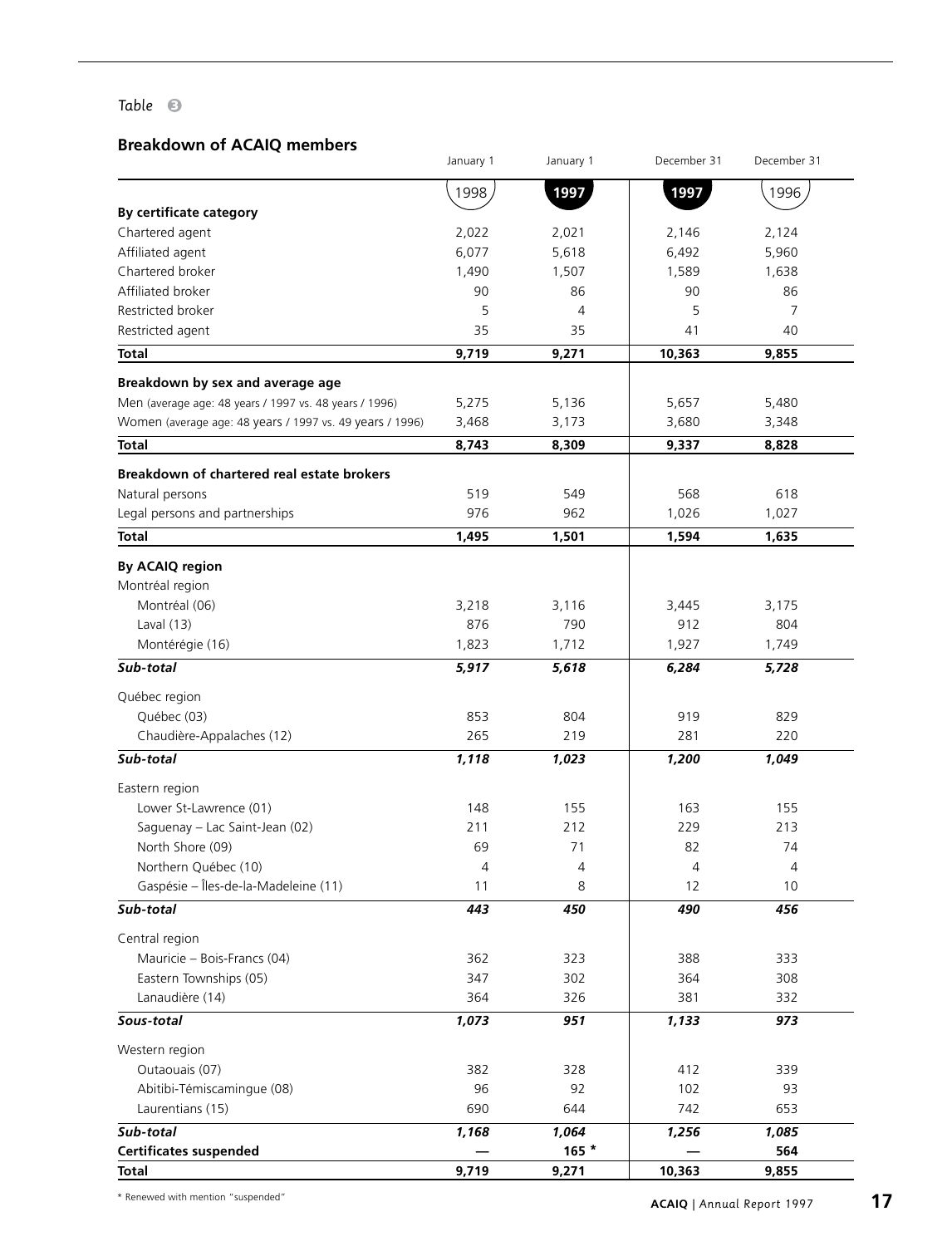# **Training**

In the area of training, the Association must prepare mandatory examinations and submit them to the government's approval, administer them to real estate brokerage certificate candidates and grade them. During 1997, we began an ongoing revision of the examination versions in circulation.

# **Administrative services**

The management of the Association's member files and human and financial resources requires the integration of office automation and computer systems. Administrative services have this responsibility and in this regard encompass the activities of the Membership Department (above), the General Secretariat and Accounting and Finance.

### *General Secretariat*

The Association's human resources is managed by the General Secretariat Department. Staff recruitment, application of labour standards, payroll and benefits management are among its main responsibilities. In addition, the General Secretariat coordinates member, board and committee meetings.

In 1997, the Board of Directors met 12 times and the Finance Committee, 3 times. The role of this Committee is to make recommendations to the Board to ensure sound management of the Association's finances.

As of December 31, 1997, the Association employed 44 staff, i.e. two less than at the same time the year before.

# *Accounting and Finances*

The Accounting and Finances Department is mostly responsible for managing the Association's finances. It prepares the organization's budget based on the requirements of the Board of Directors and the general management, and drafts and analyzes financial statements.

This department is also responsible for managing inventories of all the products provided by the Association (forms, reference books, pamphlets, etc.). In the past year, over 1,200,000 forms were sold from about 2,900 orders, and approximately 1,500 reference books.

The main duties of the Legal Affairs Department are:

- to advise the general management and the various authorities within the organization;
- to study the legal impact on the public and the profession of government and legislative initiatives as well as changes to the regulations proposed by the profession itself;
- to provide the public and the members with a telephone service for legal, ethics and penal information;
- to represent the Association before the Discipline Committee and the penal and civil tribunals.

### *Legal and ethics information*

In 1997, the Legal Affairs and Ethics Department received 13,650 telephone requests for information, down from 15,379 for the last period, a decrease of 11%. However, a slight increase in the percentage of calls by members was noted, i.e. 53% of the total number of requests for information received, compared to 50% for 1996. The remaining calls, or 47% of the total volume came directly from consumers (buyers, sellers, lessors and lessees) dealing with brokers and agents.

As in 1996, these requests for information had mostly to do with the interpretation or use of mandatory forms. In addition, we noted increased member concern regarding the smoothness of transactions, and even more so when other members are involved.

We must mention however, again this year, a certain lack of responsibility on the part of managers of places of business. Several situations exposed by agents leave no doubt as to the valuable help which the manager's intervention could have provided.

And finally, the legal and ethics information service, available free to everyone, is one of the best tools by which the ACAIQ has to stay up-to-date on the needs of consumers, brokers and agents. It also allows us to answer the many questions we receive from consumers, thereby reinforcing the protection of the public.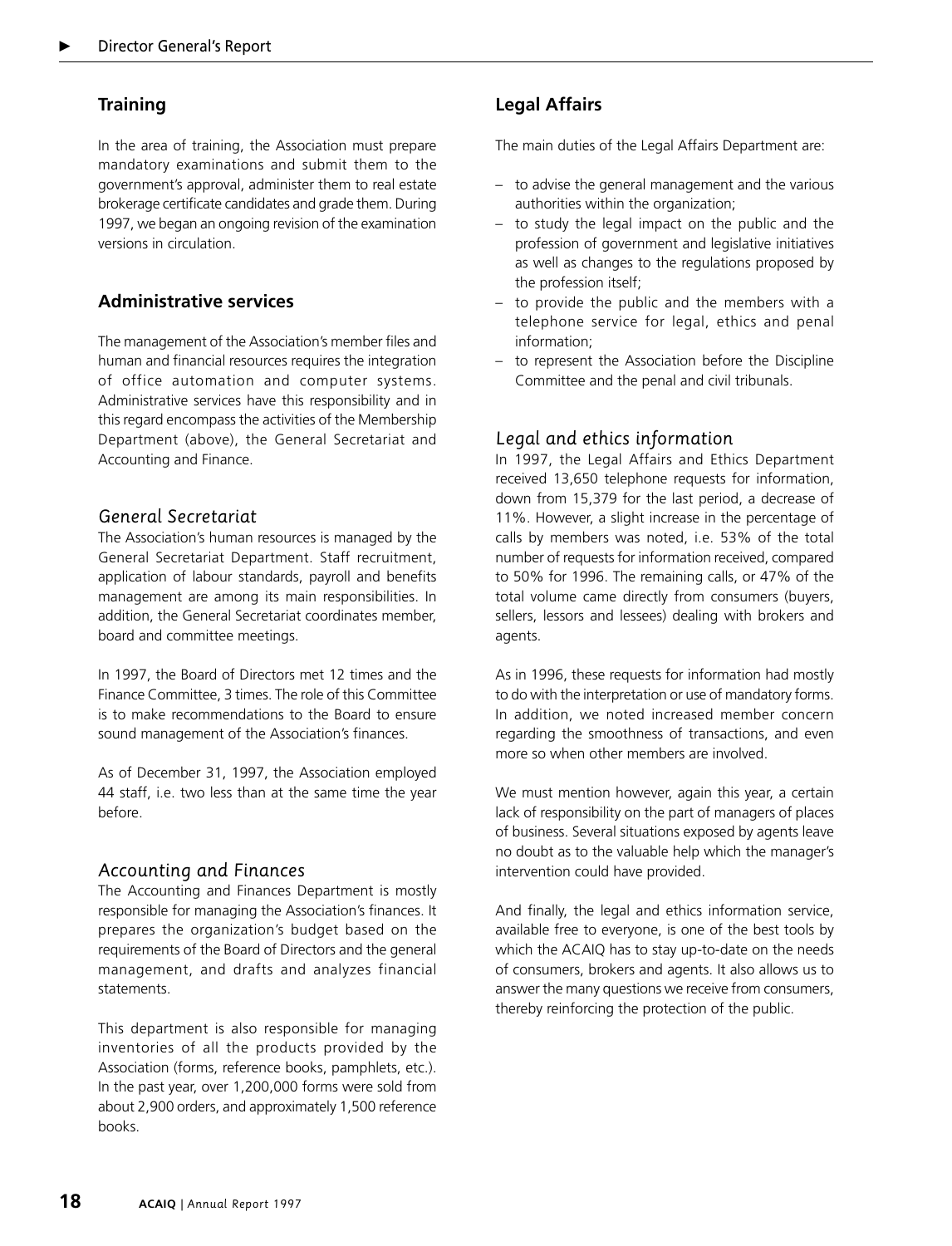### *Discipline*

Throughout the year, 79 disciplinary cases which the Syndic deemed to justify the filing of a complaint before the Association's Discipline Committee, were transferred to the Legal Affairs Department. All led to a formal complaint and were filed with the clerk of the Discipline Committee, except for seven which will be in February 1998.

Some disciplinary decisions were appealed before higher courts this year. Eight cases were appealed before the Court of Québec. In each case, the Legal Affairs Department contested the validity of the recourse on the grounds that the wording of the *Real Estate Brokerage Act* and its references to the *Insurance Act* contains no right of appeal. A total of 15 cases are being appealed before the Court of Québec, but none has yet been heard on the merits due to the jurisprudence tangle concerning their right of appeal. The first of these cases will be heard before the Québec Court of Appeal on March 2, 1998, and the others should be follow shortly.

In order to recover unpaid fines, we had to serve 15 homologation motions. Following a judgement on an homologation motion, the Association has ten years to have the judgment executed. Four out of the 15 motions were suspended because the defendant declared bankruptcy in the meantime. The bankrupt person is not released from his debts regarding disciplinary or penal fines, and he may not recover his right to practice unless he pays them.

Three execution briefs were also served on bad debtors. There again, one brief was suspended due to a dispute concerning the ownership of the property concerned. None of these cases has been closed.

#### *Claims Report*

In 1997, Legal Affairs investigated 164 claims of professional misconduct sent by various insurance companies. This represents a substantial 71% increase in the number of claims compared to the previous year, where there were 96. These reports were referred to the Professional Inspection Department.

### *Illegal real estate brokerage*

The Legal Affairs Department had to act officially on 104 cases of illegal real estate brokerage. In most cases, investigations were outsourced to four private agencies and 10 investigators were assigned to the cases.

For various reasons, 43 of these cases were closed. For instance, formal notices prompted a few violators to abandon their practice, and three people rectified their situation by becoming members of the Association. Other cases concerned members of the Association and were consequently referred to the Syndic, whose job it is to determine whether a formal complaint should be filed before the Discipline Committee. Finally, some cases were closed due to lack of information on the alleged violators or because the actions did not constitute illegal brokerage.

Sixty-one cases remain active, including six which have led to the filing of a penal complaint before the Court of Québec. To win these cases, we must be able to prove that the defendant acted on someone's behalf and for compensation, and it is often very difficult to prove compensation. This is why we were unable to file as many complaints as we would have liked before the Court of Québec.

Of the six cases that went to court, two led to a guilty plea and the defendants immediately paid the fines and the Court of Québec registry fees. These cases will be closed as soon as the Justice Department transfers the money to the Association.

I want to stress the excellent cooperation we received from our membership, without whom investigators could not have succeeded. However, I also deplore the attitude of certain members who, after requesting an investigation, refused to cooperate with us.

#### *Civil litigation*

During 1997, the Legal Affairs Department dealt with two civil cases. The first dates back to 1995 and involves the Association as a third party in a motion for declaratory judgment opposing *La Capitale, Maître courtier inc.* and *Les Services immobiliers Royal LePage ltée* to *Re/Max Québec inc.* However, this dispute ended in an out-of-court settlement in December 1997.

 $\blacktriangleright$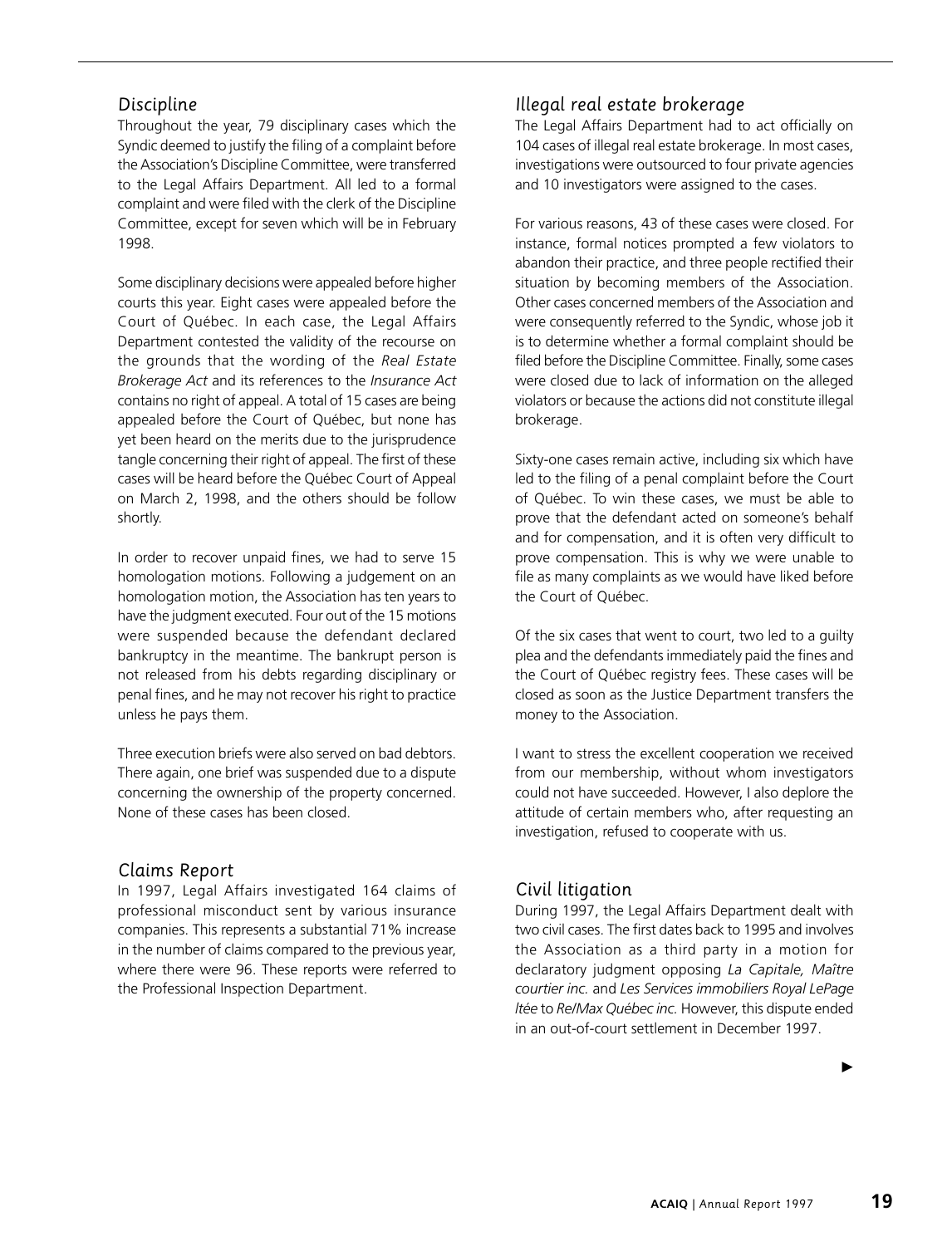The second case concerns an interim injunction received in 1996. Through this petition, Collège Jean-Guy Leboeuf inc. was trying to prevent the Association from informing its members that it would not recognize the two compulsory 45-hour courses stipulated in section 8 of the *Regulation respecting the application of the Real Estate Brokerage Act* if these were taken as a remote course via the Télé-enseignement channel. The petition having been rejected by the judge, the attorneys for Collège Jean-Guy Leboeuf inc. immediately filed another motion for declaratory judgment. As of December 31, 1997, the Association was awaiting the court's decision on another motion by Collège Jean-Guy Leboeuf amending the previous one to make it into an action for damages in the amount of \$381,876.

Because the Syndic and the assistants Syndics, and the Membership Department are regularly subpoenaed by the Superior Court, the Court of Québec or the Small Claims Court, Legal Affairs has opposed all of these cases. The subpoena usually orders us to file the documents relating to a disciplinary investigation or the member's file with the Court.

#### *Committees*

During 1997, three Legal Affairs lawyers took part in the work of the Consultation Committee on the revision of the *Real Estate Brokerage Act*, set up by the Association's Board of Directors.

The Director of the Department also participated as a member in the work of the Joint Committee of ACAIQ and Fédération des chambres immobilières du Québec representatives. This Committee was created to conduct a study on the consequences of making the Association into a professional order.

#### *Other activities*

Legal Affairs lawyers assisted inspectors from the Professional Inspection Department in meetings held to conclude some of their inspections.

# **Communications**

When the Association began its operations, the Communications Department set objectives and developed communications activities which were mainly aimed at making members of the profession aware of the role of the Association and familiar with the legislation and regulations. In 1997, we added new objectives and developed new strategies to:

- increase awareness of the Association so that the public will be better informed of their rights in the area of real estate brokerage;
- help the Association better assess the needs and concerns of consumers;
- help the public understand the useful role played by real estate brokers and agents.

### *Communications plan*

With this in mind, we prepared a communications plan which was submitted to the Board of Directors. Based on our mission of protecting the public, this plan proposes activities to increase public awareness of the Association and promote the development of the professional competence of real estate brokerage practitioners. The communications plan will be integrated into the strategic plan which the ACAIQ Board of Directors is scheduled to adopt in the coming year.

# *Consultation Committee*

The Communications Department worked very closely with the *Consultation Committee on the revision of the Real Estate Brokerage Act*, both in designing and publishing the document and in organizing the public consultation process. Also as part of this work, in cooperation with a firm specializing in marketing research, we held consumer focus groups to survey consumer perception of real estate brokerage and its practitioners.

Consumers declared themselves satisfied with their last business dealings with a real estate broker or agent. On the other hand, they have a negative perception of the profession overall and are often unaware of the existence of the Association. They feel its presence would reassure them in their relationship with a real estate brokerage professional.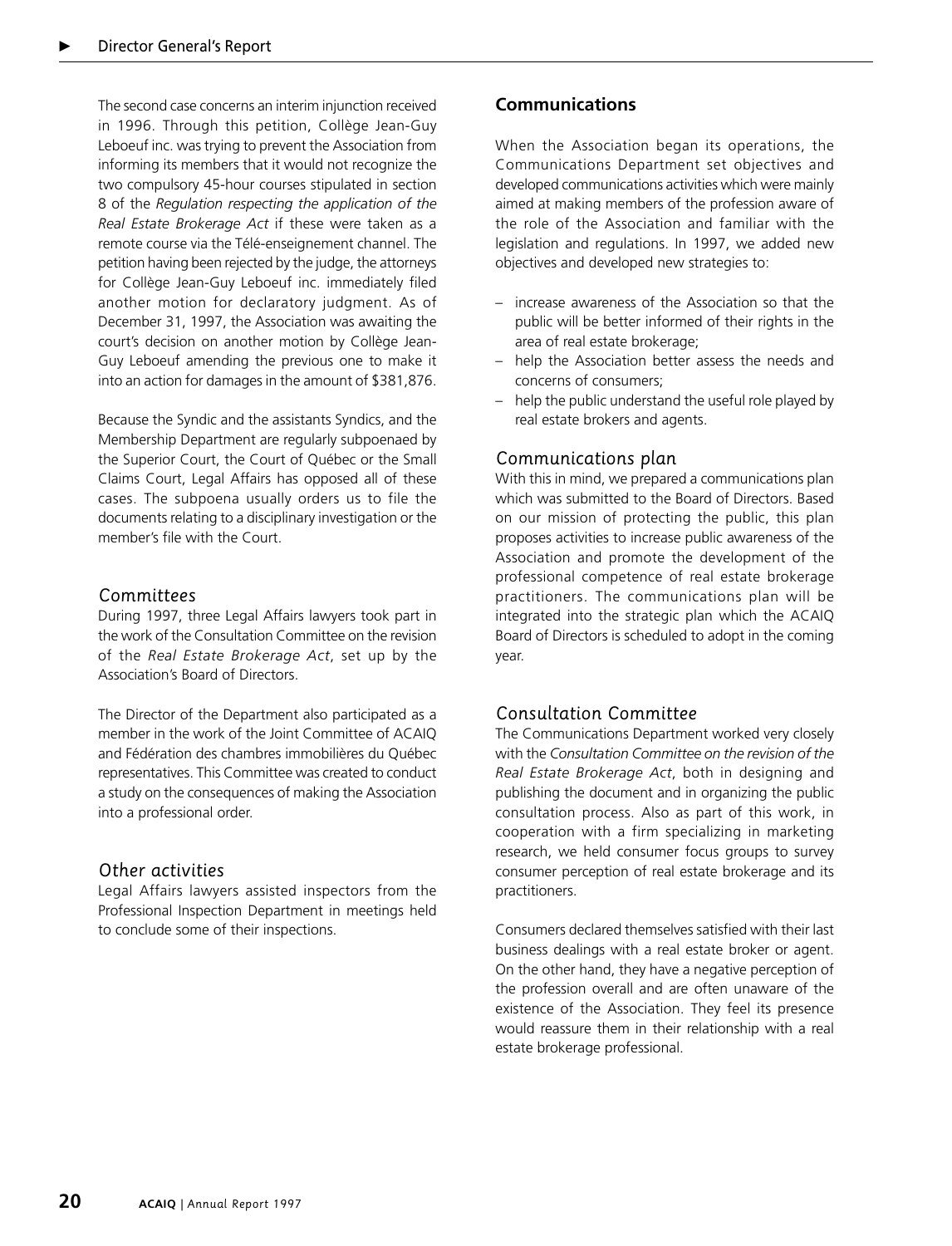Focus groups were also held with real estate brokers and agents. Among other things, they highlighted major concerns concerning their professional training.

The work done by the Consultation Committee also served to initiate a permanent dialogue with consumer protection agencies, professional orders and other professional groups as well as Members of Parliament.

# *Publication*

The Communications Department published four issues of *ACAIQ Magazine* as well as the Association's 1996 Annual Report. Numerous communiqués and information documents as well as four new forms recommended by the Association were also produced by the Department during the year. All these publications are available in French and English.

# *Press relations*

The Communications Department is also responsible for coordinating the Association's public appearances and ensuring good press relations. Because of the Association's public protection role, we were frequently called upon to appear in news reports involving brokers and agents. We collaborated fully by providing as much information as possible on the roles of the Association, the broker and the agent and on the main aspects of a real estate transaction. This approach enabled us to establish credibility for the ACAIQ in the media and, in the longer term, should improve the public's perception of the work of our members.

The Association also organized an information campaign by sending more than 350 targeted publications a series of ten consumer advice columns on how to carry out a real estate transaction and the advantages of dealing with a real estate broker or agent. This initiative yielded excellent results, especially with regional weeklies, of which many published the articles. In addition, the French consumer protection magazine *Protégez-vous* announced its intention of publishing the entire series in its March 1998 issue.

The Communications Department has begun preparing more detailed brochures for the general public, both for buyers and sellers, based on this advice series. In the coming year, we should also publish the first records of decisions rendered by the Discipline Committee since its creation.

# *Internal support*

The Communications Department supports the various departments of the Association, including by writing, presenting and translating certain documents. The Department also helps organize and hold the General Meeting and annual elections.

# *Fonds d'indemnisation*

The Department prepared the Annual Report of the Fonds d'indemnisation, in addition to taking part in its general public information campaign through the written press. We also helped the Fonds d'indemnisation develop an advertising campaign project for 1998.

### *Web site: www.acaiq.com*

The Communications Department devoted a portion of its activities to the creation of a Web site for the Association, with the first functions becoming operational at the end of the year. The site includes a directory of Association members, accessible only to ACAIQ members. It includes the professional data and certificate numbers of all active brokers or agents who agreed to have this information published. Other functions will be added progressively in coming months.

# *"Partners" Program*

The Communications Department coordinates the agreements concluded between the Association and a limited number of suppliers in order to offer discounted products and services to its membership. Over 1,500 brokers and agents are now taking advantage of the *Partners* Program in the areas of cell phones and personal insurance. In addition, the *Partners* Program also gives access to liability, home and car insurance as well as business insurance. It also provides savings on long-distance calls.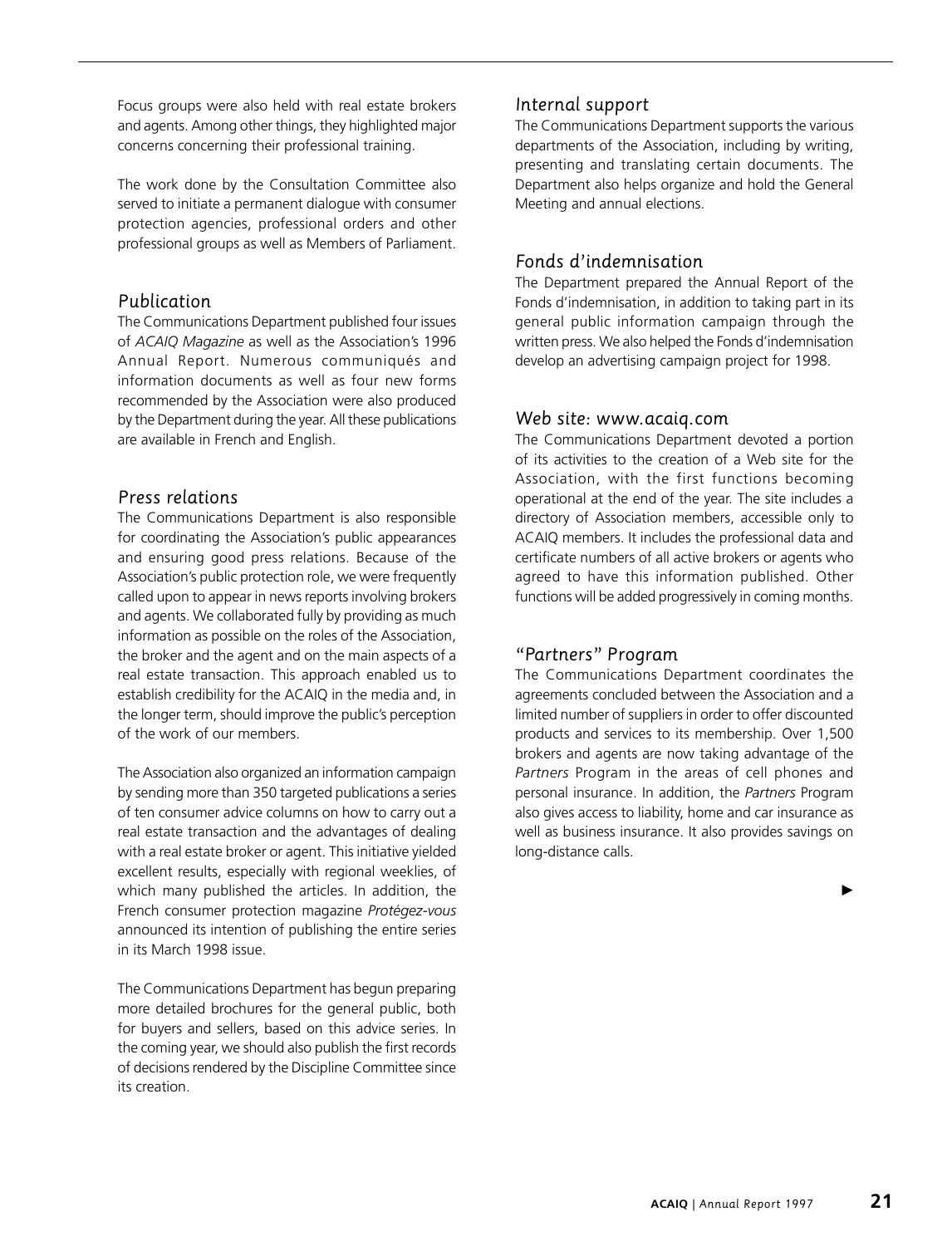# **Conclusion**

The year 1997 marked the beginning of a new era for the Association. After balancing our budget last year, we are now in robust financial health with the elimination of our long-term debt.

We still plan on implementing a new strategic plan beginning next year to focus our interventions and work methods more closely on our objectives. The battle against illegal real estate brokerage has only just begun, and other projects which we need to implement if we are to fulfill our mission, including in the areas of professional training and public information, will require new investments.

In ending, I would like to thank the Association's staff. Our employees make a great contribution to the life and the image of our organizations through their competence and dedication. I also wish to recognize the outstanding work accomplished by our department heads, especially during my prolonged absence in 1997.

والرقيهم عجاب

Serge Cayer *Director General*

# Association Staff *as at December 31, 1997*

*General Administration* Serge Cayer Director general

- *Legal Affairs* Robert Nadeau Manager Claude Barsalou **Assistant manager** Manon Bonnier Legal advisor Julie Charbonneau Legal advisor Claudie Tremblay Legal advisor Julie Pinet Secretary
- *Communications* Claude Lafrenière Manager Patrick Martinet Writer Véronique Parret Secretary
- *Accounting & Finances* Vo-Long Truong Manager Richard Cardinal Senior Accountant Nancy Talbot **Accountant** Micheline Miller **Accountant clerk** Isabelle Lupien Order clerk Stéphane Plante **Stockroom clerk**

*Professional Inspection* Jocelyn Gagné Manager Jacques Couture Inspector Pierre Denault Inspector Francine Boucher Secretary

**Michel St-Pierre** Computer graphics artist

*General Secretariat* Louise Day Manager Marie-Josée Forget Secretary and register Johanne Daigle Receptionist **Diane Heppell** Secretary Christiane Langevin Secretary

*Administrative services* Gilles Marin Manager Alain Bond Senior Programme analyst Frédéric Lannoye Programme analyst Sébastien Dreyfuss System specialist

*Membership* Marie-Josée Dubé Manager **Tony Ah Chin Kow** Clerk Doreen Carrière Clerk Wahiba Ibrahim Clerk Bibiane Laliberté Clerk Micheline Leblanc Clerk Francine Soulière Clerk Magalie Odnéus Secretary

#### *Syndic*

François Pigeon Syndic Jacqueline Houle **Assistant syndic Suzanne Robillard** Assistant syndic **Brigitte Montpetit** Investigator Lise Thiffault Secretary Christine Senécal Secretary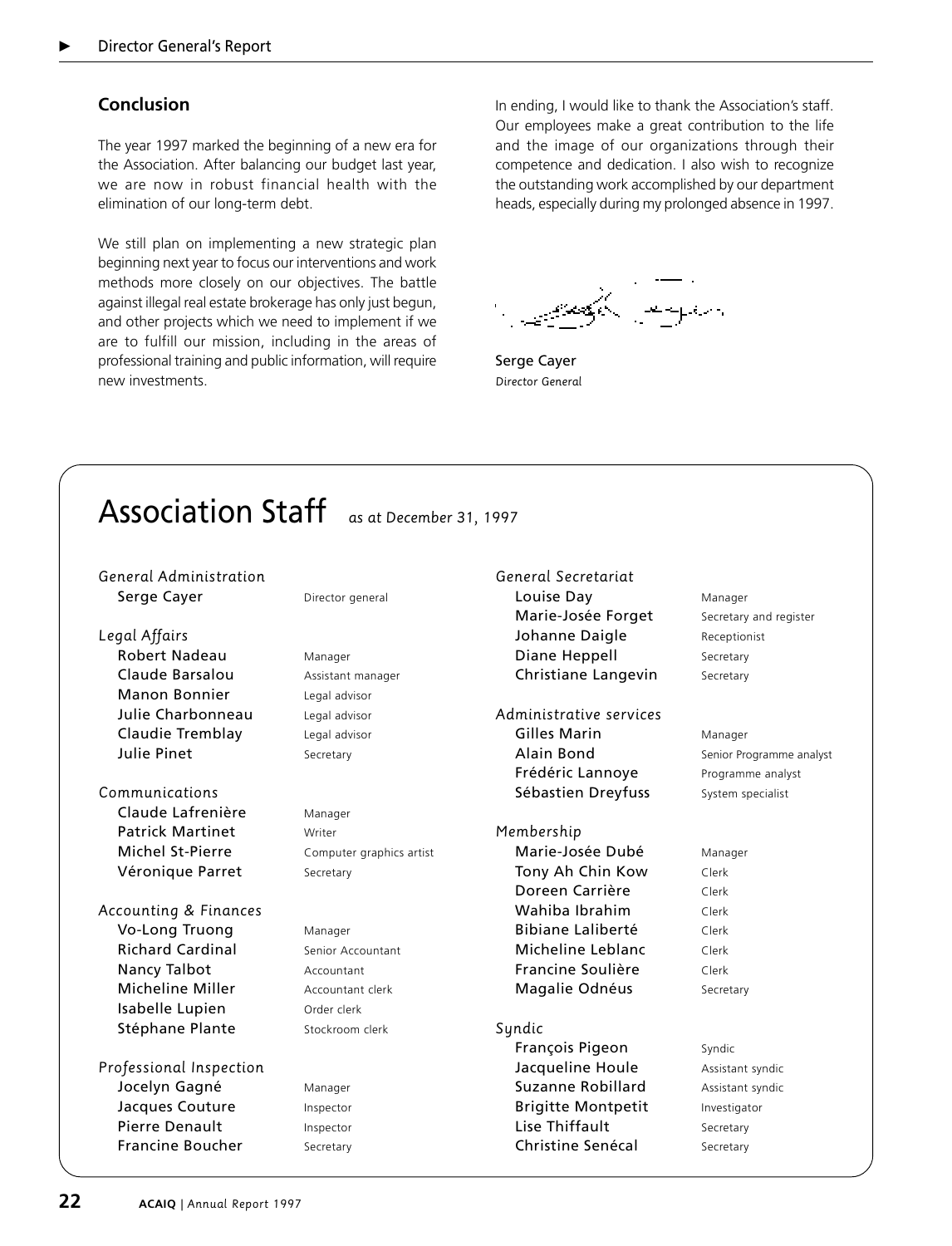

# Syndic's Report

François Pigeon *Syndic*

*The role of the Syndic of the Association is to investigate wherever he has reason to suspect professional misconduct in a real estate broker or agent. The Syndic has all the power of an investigating commissioner. He may summon whom he wants, question witnesses, send subpoenas and even perform searches if necessary. The Syndic and the Assistants Syndics are appointed by the ACAIQ Board of Directors and are chosen among the members of the profession.*

T he year 1996 had been one of adjustment. It was<br>the Discipline Committee's first complete year,<br>and during that time we had noticed that a lot<br>of time was being spent on each case, conducting the Discipline Committee's first complete year, and during that time we had noticed that a lot of time was being spent on each case, conducting investigations and attending hearings. Our processing time for new requests for investigations was longer for these reasons.

# *Highlights*

Our objective for 1997, therefore, was to reduce our processing time. This objective has been partially achieved since the number of cases outstanding went from 282 on December 31, 1996 to 208 at the end of 1997. We also completed 658 investigations during the year, versus 624 in 1996. In addition, 584 new cases (628 in 1996) were opened, three quarters of which as a result of a consumer request.

Currently, there is a three-month response time to investigation requests, and our goal is to reduce this to 60 days. There is also about a year between the time a request for investigation is submitted and the time when the Discipline Committee's decision is rendered, provided of course the request leads to a formal complaint. This is why at the end of the year the Association's Board of Directors authorized the hiring of a third Assistant Syndic, and even a fourth one if necessary, on a temporary basis.

Still, it is difficult to predict how long a case will take. This year for example, although there was a drop in the number of requests for investigation (584 vs 628), as well as in the number of formal complaints (79 vs 132), we noticed that the various processing stages of a case took more time. Relying on the new jurisprudence, defendants counter vigorously, causing investigations and hearings to drag on.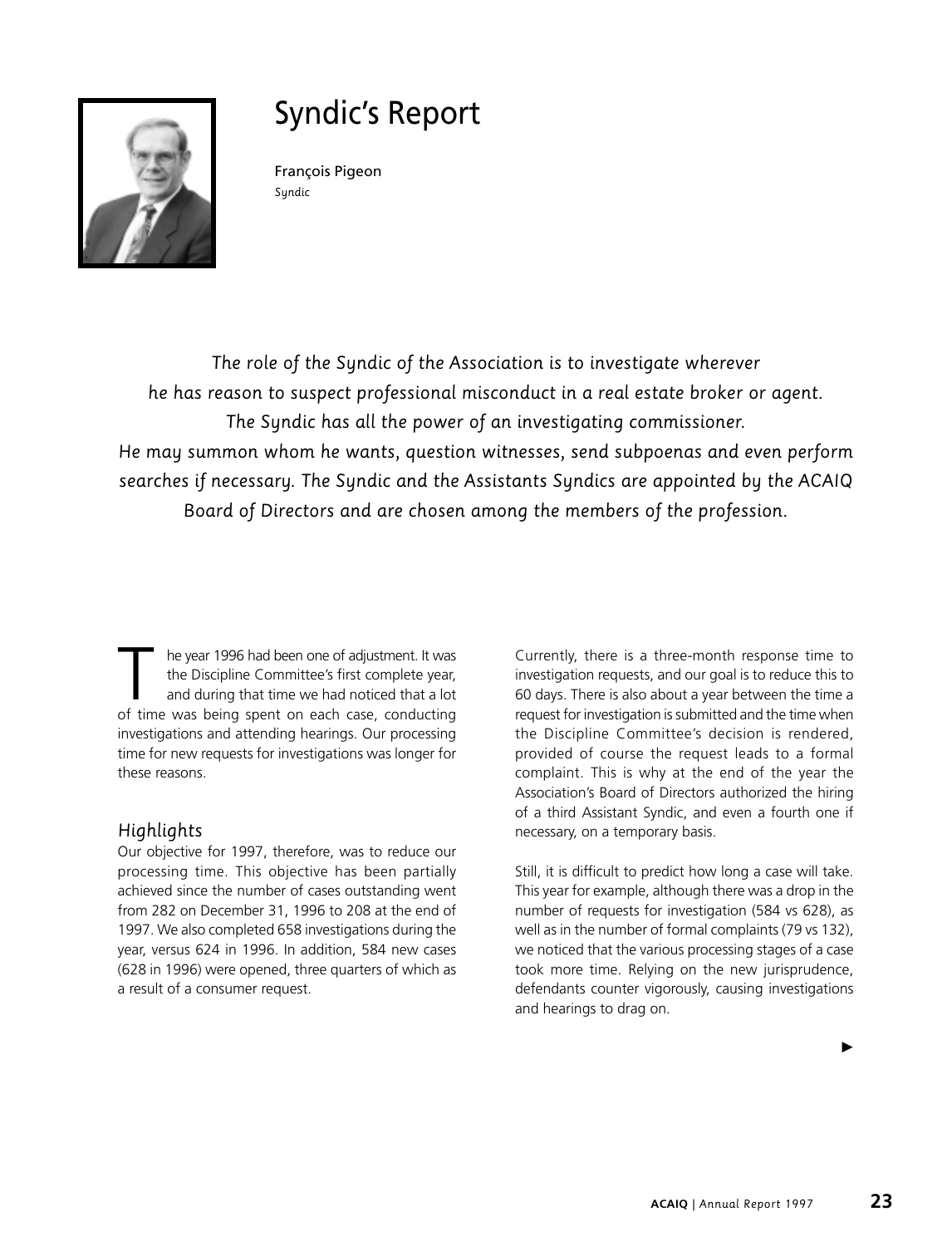#### *Table* **1**

### **Requests for investigations involving members of the ACAIQ**

*for the period of January 1 to December 31, 1997*

|              | 1997 | 1996                                    | 1997 | 1996                                                | 1997  | 1996                                 |
|--------------|------|-----------------------------------------|------|-----------------------------------------------------|-------|--------------------------------------|
|              |      | <b>Files opened during</b><br>the month |      | <b>Investigations completed</b><br>during the month |       | Pending or current<br>investigations |
| January      | 54   | 37                                      | 48   | 66                                                  | 288   | 249                                  |
| February     | 49   | 49                                      | 47   | 65                                                  | 290   | 233                                  |
| March        | 41   | 53                                      | 73   | 67                                                  | 258   | 219                                  |
| April        | 55   | 64                                      | 76   | 64                                                  | 237   | 219                                  |
| May          | 60   | 51                                      | 72   | 61                                                  | 225   | 209                                  |
| June         | 33   | 44                                      | 52   | 66                                                  | 206   | 187                                  |
| July         | 45   | 50                                      | 51   | 42                                                  | 200   | 195                                  |
| August       | 38   | 44                                      | 48   | 45                                                  | 190   | 194                                  |
| September    | 60   | 45                                      | 28   | 37                                                  | 222   | 202                                  |
| October      | 60   | 52                                      | 42   | 30                                                  | 240   | 224                                  |
| November     | 47   | 65                                      | 54   | 36                                                  | 233   | 253                                  |
| December     | 42   | 74                                      | 67   | 45                                                  | 208   | 282                                  |
| <b>Total</b> | 584  | 628                                     | 658  | 624                                                 | 2,797 | 2,666                                |

In 1997, we also did a lot of prevention work. For example, when we examine a case, we explain to the professionals involved not only the motives for the request for investigation, but also the potential risks involved. These explanations often go beyond the object of the dispute, in order to prevent further errors. In fact because some cases of professional misconduct occur with no ill intent, they could be avoided, for instance through training sessions. This is why in 1997 we gave about twenty conferences which were attended by several hundred members.

In the same vein, we sent 132 various letters of recommendation to members, in addition to a great volume of advice given over the phone. Furthermore, 48 members solemnly promised to abide by a regulation they had violated, mainly in the area of advertising. Depending on the offence, the violator could be obligated to publish an erratum.

The Syndic Bureau's objective is not to file as many formal complaints as possible before the Discipline Committee. Rather, it is to carry out our collective duty to serve the public "professionally". Each request for investigation is examined with care and discretion. Several factors, including the nature of the offence, the quality of the proof and the practitioner's good faith are taken into consideration. If we reach an out-of-court agreement to satisfy a client who has suffered a prejudice, so much the better.

This being said, we are forced to admit that there are still members who have yet to take the professional approach and for instance who ignore their duty as "advisor" to the consumer spelled out in the *Rules of Professional Ethics of the ACAIQ*. We met others for whom the quality of their communications with clients, colleagues or even representatives of the Syndic's Bureau is optional. Fortunately, this is not the profile of the majority, who are practicing following the rules of the art, but it is not an isolated case either. These people will have to rectify this situation, as this behaviour is neither professional nor acceptable.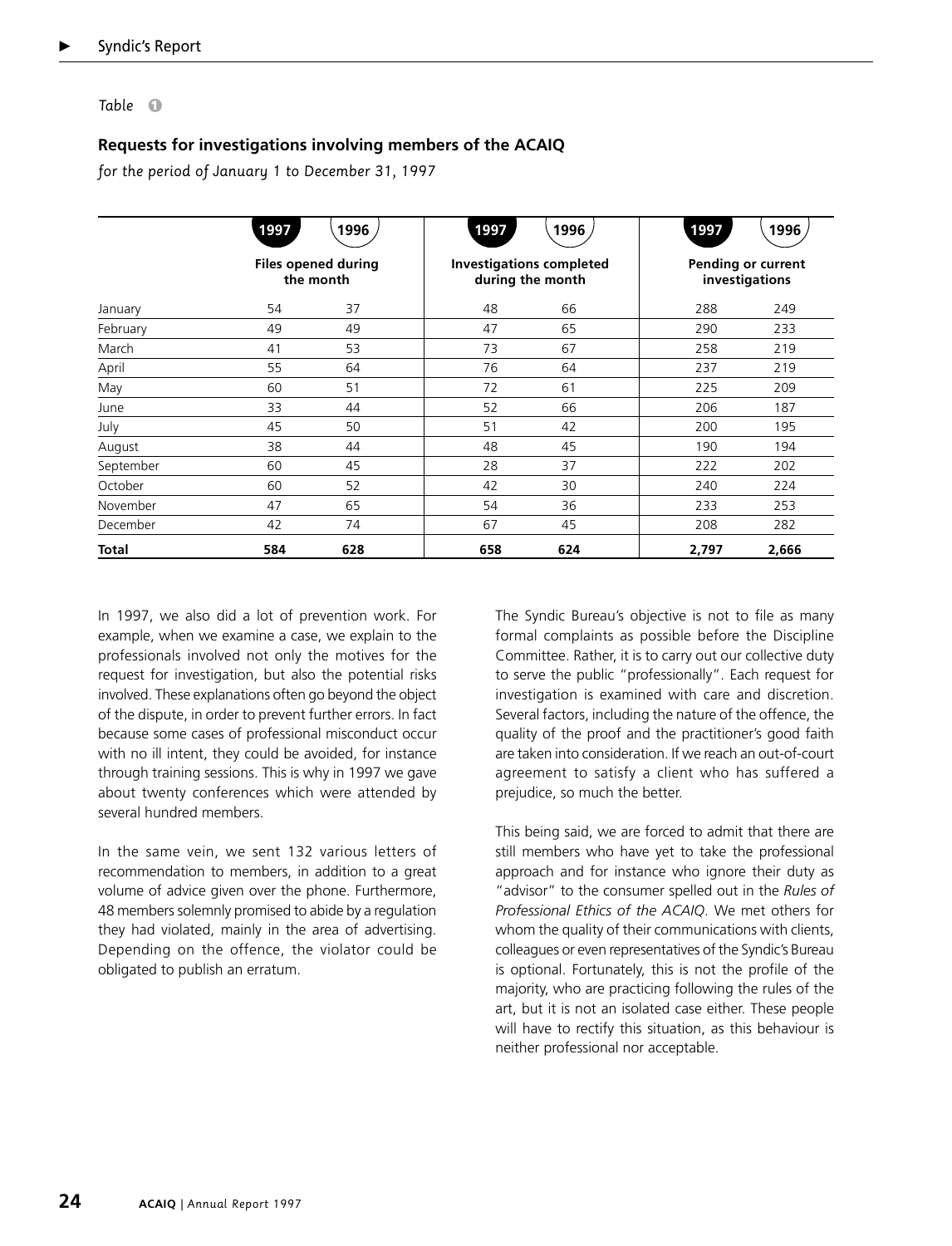#### *Table* **2**

#### **Verification of type of advertising used by ACAIQ members**

*for the period of January 1 to December 31, 1997*

|           | 1997 | 1996                                | 1997 | 1996                                            |
|-----------|------|-------------------------------------|------|-------------------------------------------------|
|           |      | <b>Requests</b><br>during the month |      | <b>Written notices sent</b><br>during the month |
| January   | 19   | 12                                  | 10   | 0                                               |
| February  | 11   | 28                                  | 18   | 0                                               |
| March     | 29   | 20                                  | 23   | 39                                              |
| April     | 19   | 25                                  | 23   | 27                                              |
| May       | 15   | 36                                  | 16   | 32                                              |
| June      | 14   | 23                                  | 16   | 25                                              |
| July      | 8    | 23                                  | 11   | 9                                               |
| August    | 10   | 73                                  | 9    | 37                                              |
| September | 5    | 28                                  | 1    | 32                                              |
| October   | 15   | 30                                  | 9    | 43                                              |
| November  | 11   | 20                                  | 9    | 48                                              |
| December  | 13   | 7                                   | 15   | 15                                              |
| Total     | 169  | 325                                 | 160  | 307                                             |

#### *Directions*

As already indicated, we hope to reduce our response time to requests for investigation to 60 days. More and more consumers know or are becoming aware of the existence of the Association and when they do, they feel reassured. We do not want undue intervention delays to undermine this trust which our profession also needs.

The Syndic's Bureau will pursue its prevention activities. However, we will be less lenient in matters of advertising, where we note a resurgence of a liberal use of adjectives which are neither verifiable nor quantifiable. We will also pay close attention to the quality of the information on the object of transactions provided to consumers by real estate intermediaries. Each shall have to be verified and substantiated by a document. All these rules have already been circulated to our members many times. If necessary, the Syndic's Bureau will not hesitate to recommend harsher sanctions to the Discipline Committee.

Our role being to investigate alleged cases of professional misconduct, this activity report may leave a more negative impression than it should. One must consider, however, our active base of approximately 10,000 members and the volume of business transacted, which is about ten times that. In proportion, the 580 or so requests for investigation which we received and the 80 formal complaints we filed with the Discipline Committee show on the contrary that real estate professionals are trustworthy and that the profession is serious about self-discipline.

In ending, I wish to thank the Syndic's Bureau staff for their valuable contribution, as well as the staffs of the other departments within the Association, particularly Legal Affairs. I also thank the members of the Board of Directors who are constantly helping us improve the quality of our actions by giving us the necessary resources. And I have saved the last word for the great majority of Association members. The example you set speaks for itself. Thank you!

François Pigeon *Syndic*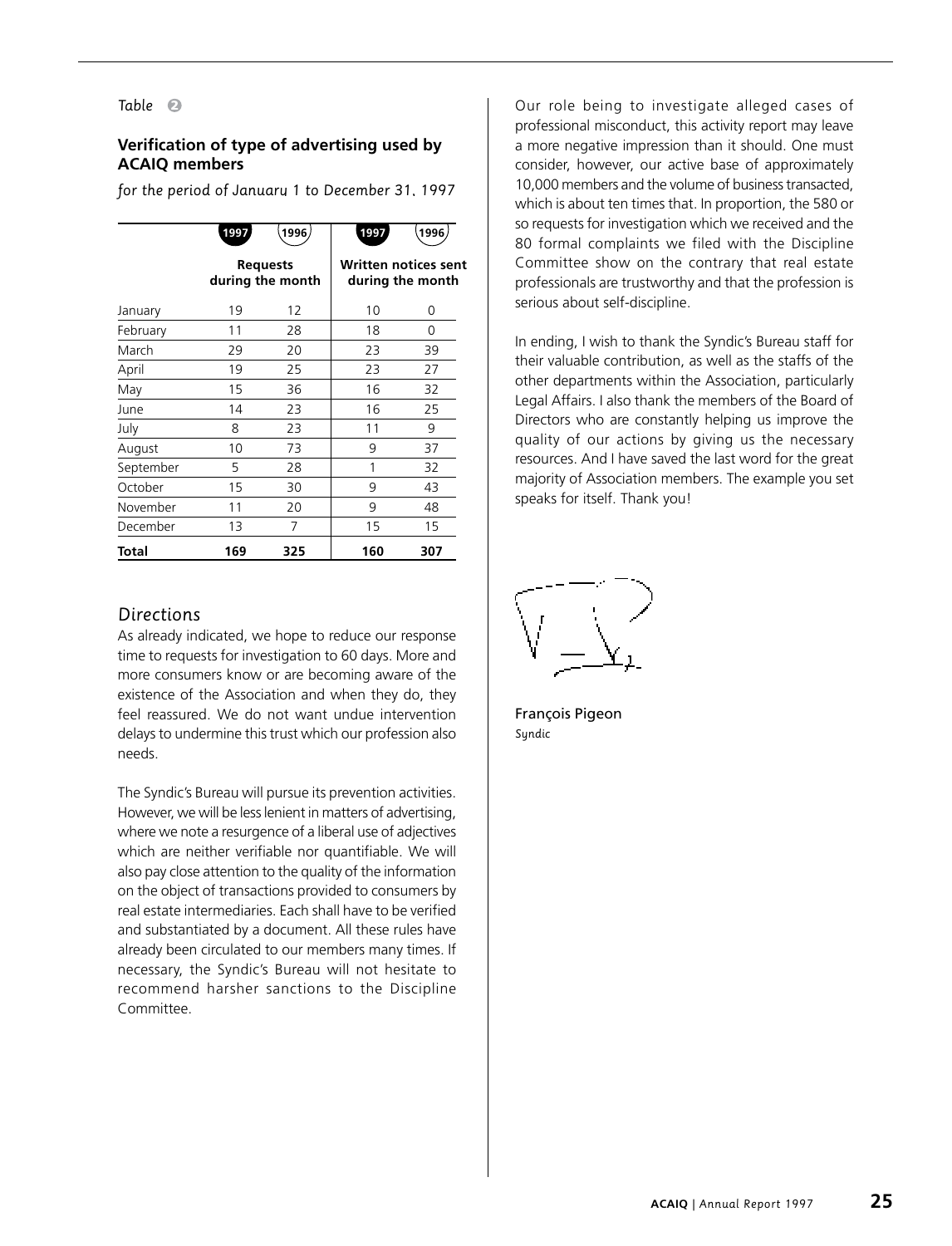

# Discipline Committee

Me André Desgagné *Chairman, Discipline Committee*

*Created in accordance with section 128 of the Real Estate Brokerage Act, the Discipline Committee is an autonomous tribunal, independent from the Association's Board of Directors and staff. The Discipline Committee receives complaints against an ACAIQ member for a violation of the provisions of the Act and its regulations, including the Rules of Professional Ethics of the ACAIQ.*

ach complaint is examined by three members of the Discipline Committee, including one chairman and two members of the profession. The chairman is one of two lawyers, the other acting as substitute, appointed by the government after consultation with the Bar, among lawyers with at least ten years of practical experience. The members of the profession are part of some 65 real estate brokers or agents designated by the Board of Directors among Association members.

The Discipline Committee basically operates following the provisions of the *Professional Code*. Certain Committee decisions may be appealed, under the terms and conditions set out in the *Real Estate Brokerage Act* and the *Insurance Act.*

# **Discipline Committee activities**

*(Tables 1 to 3)*

As of December 31, 1997, 96 complaints (versus 105 in 1996) had been filed with the Discipline Committee. All were filed by the Association's Syndic Bureau. In total, these 96 complaints contained 206 violation counts (versus 265 in 1996).

Since separate hearings are held to rule on a defendant's guilt and to determine the penalties to be imposed, if applicable, the Committee held 67 hearings on guilt and 85 on penalties. Releases were granted 47 times, i.e. 44 times before the hearing and 3 times after the parties had been heard by the Committee.

During the period, the Committee rendered 54 decisions on guilt and 85 decisions on penalties. Three decisions on guilt were still under consideration at the end of the year.

The Committee rendered guilty verdicts on 186 accusation counts and non-guilty verdicts on 26 counts. As a plaintiff, the Syndic withdrew an accusation count 7 times. Out of 82 guilty pleas, 80 were accepted by the Committee; in one case, the Committee merged two separate counts (for which two guilty pleas had been registered) and in the other, the Committee refused the guilty plea and declared the defendant not guilty.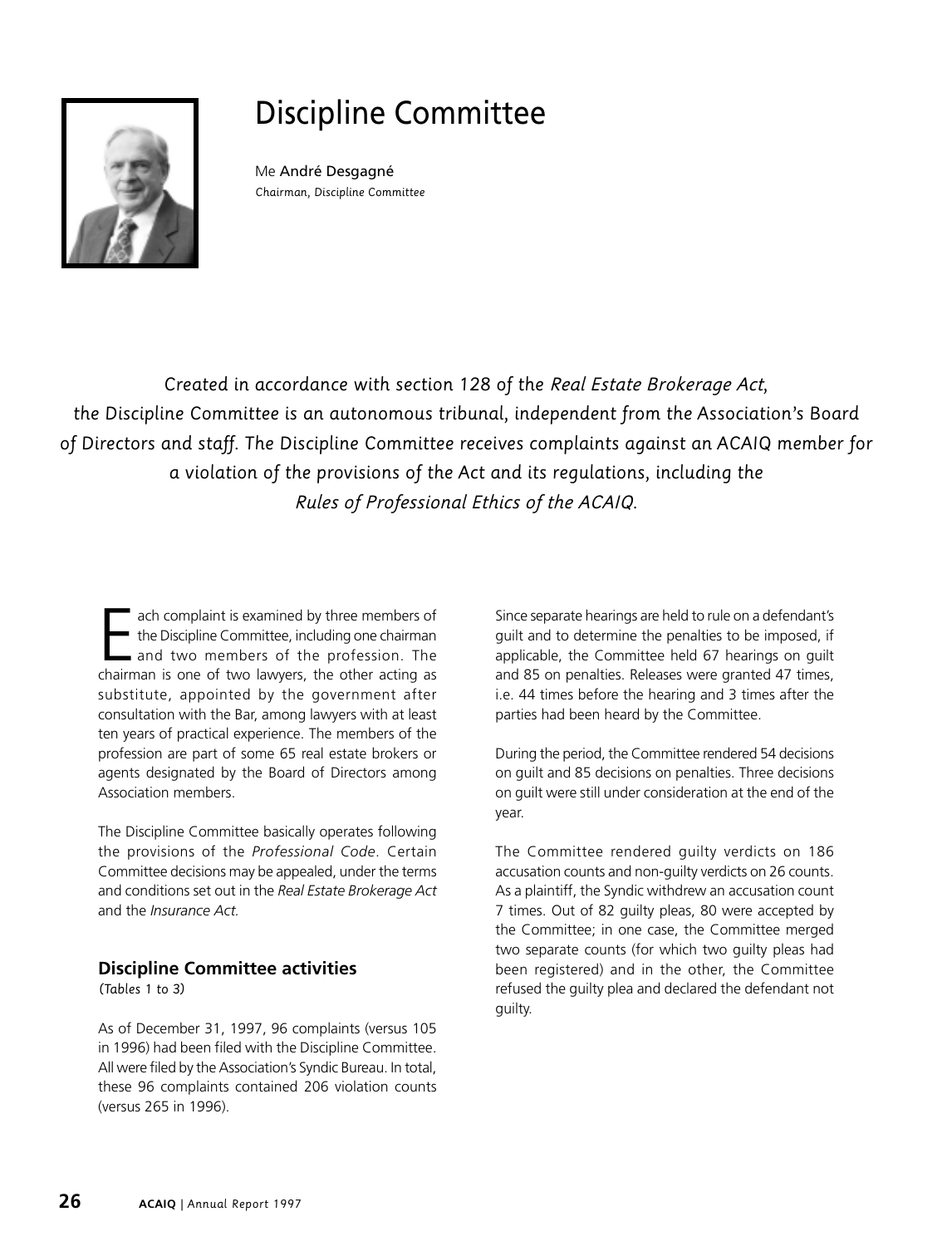#### **Penalties**

*(Table 4)*

The penalties which may be imposed by the Discipline Committee against a member of the profession range from a simple reprimand to a temporary or permanent revocation of the right to carry out real estate brokerage activities, or to the imposition of fines ranging between \$600 and \$6,000 per accusation count.

The Committee issued 29 reprimands, 135 fines and in 7 cases, recommended to the Association's Board of Directors to require the member to take and pass specific courses. There were 2 cases of restriction of the right to practice under the constant supervision of a chartered agent. There were also 2 certificate suspensions for periods of 30 and 90 days, as well as one case of cancellation. Finally, the Committee recommended to the Board of Directors to undertake a complete professional inspection of one defendant's place of business. Fines totaled \$172,900 and costs to be reimbursed by defendants amounted to \$70,103.62.

The amount of the fines is not determined based on the maintenance costs of the disciplinary system, but rather on the experience of professional orders or associations comparable to the ACAIQ, and of the jurisprudence established by the Discipline Committee. The Committee also determines a penalty by taking into account its deterring effect, the type of violation and the amount of damages caused, and the gains registered by the violator as a result of the violation. For example, an agent who pockets a \$3,000 commission without his broker's knowledge violates the *Real Estate Brokerage Act*. The deterring effect of a \$1,200 fine would be arguable since the agent would still gain \$1,800 from his actions.

*Table* **1**

*Continued on next page*

#### **Number of files**

|                                        | 1997 | 1996          |
|----------------------------------------|------|---------------|
| Current as at January 1                | 26   | 33            |
| Filed during the year                  | 96   | 107           |
| Returned by the Superior court         |      |               |
|                                        | 122  | 141           |
| Less                                   |      |               |
| Decisions rendered on penalties        | 85   | 106           |
| Rejected complaints /acquittals        | 8    |               |
| Complaints withdrawn                   |      | $\mathcal{P}$ |
| <b>Current files as at December 31</b> | 29   | 26            |

### *Table* **2**

#### **Hearings / Releases / Decisions**

|                                        | 1997 | 1996 |
|----------------------------------------|------|------|
| <b>Hearing held</b>                    |      |      |
| On guilt                               | 67   | 75   |
| On penalties                           | 85   | 106  |
| <b>Releases granted</b>                |      |      |
| Prior to the hearing                   | 44   | 33   |
| After representations to the Committee | 3    | 8    |
| <b>Decisions</b>                       |      |      |
| Under advisement on quilt              | 3    | 7    |
| Under advisement on penalties          | U    | U    |
| Rendered on guilt                      | 54   | 66   |
| Rendered on penalties                  | 85   | 106  |

#### *Table* **3**

#### **Committee decisions by count**

|                                   | 1997 | 1996          |
|-----------------------------------|------|---------------|
| Decisions on guilt                |      |               |
| Guilty finding                    | 186  | 113           |
| Non-guilty finding                | 26   | 30            |
| Withdrawal of charge *            | 7    | 15            |
| <b>Decisions on penalties</b>     |      |               |
| Reprimands                        | 29   | 40            |
| <b>Fines</b>                      | 135  | 165           |
| Mandatory courses                 | 7    | 15            |
| Restrictions on right to practice | 2    | 3             |
| Cancellations / suspensions *     | * ج  | $\mathcal{P}$ |

\* Concerns one defendant only

#### *Table* **4**

#### **Fines, cost and publications**

|                             | 1997         | 1996         |
|-----------------------------|--------------|--------------|
| <b>Penalties</b>            |              |              |
| Total fines                 | \$172,900.00 | \$200,600.00 |
| Total cost to be reimbursed | \$70,103.62  | \$79,838.18  |
| <b>Publications</b>         |              |              |
| in the ACAIQ Magazine       |              |              |
| Fines / reprimands          | 103          | 1 ∩ 1        |
|                             |              |              |

▶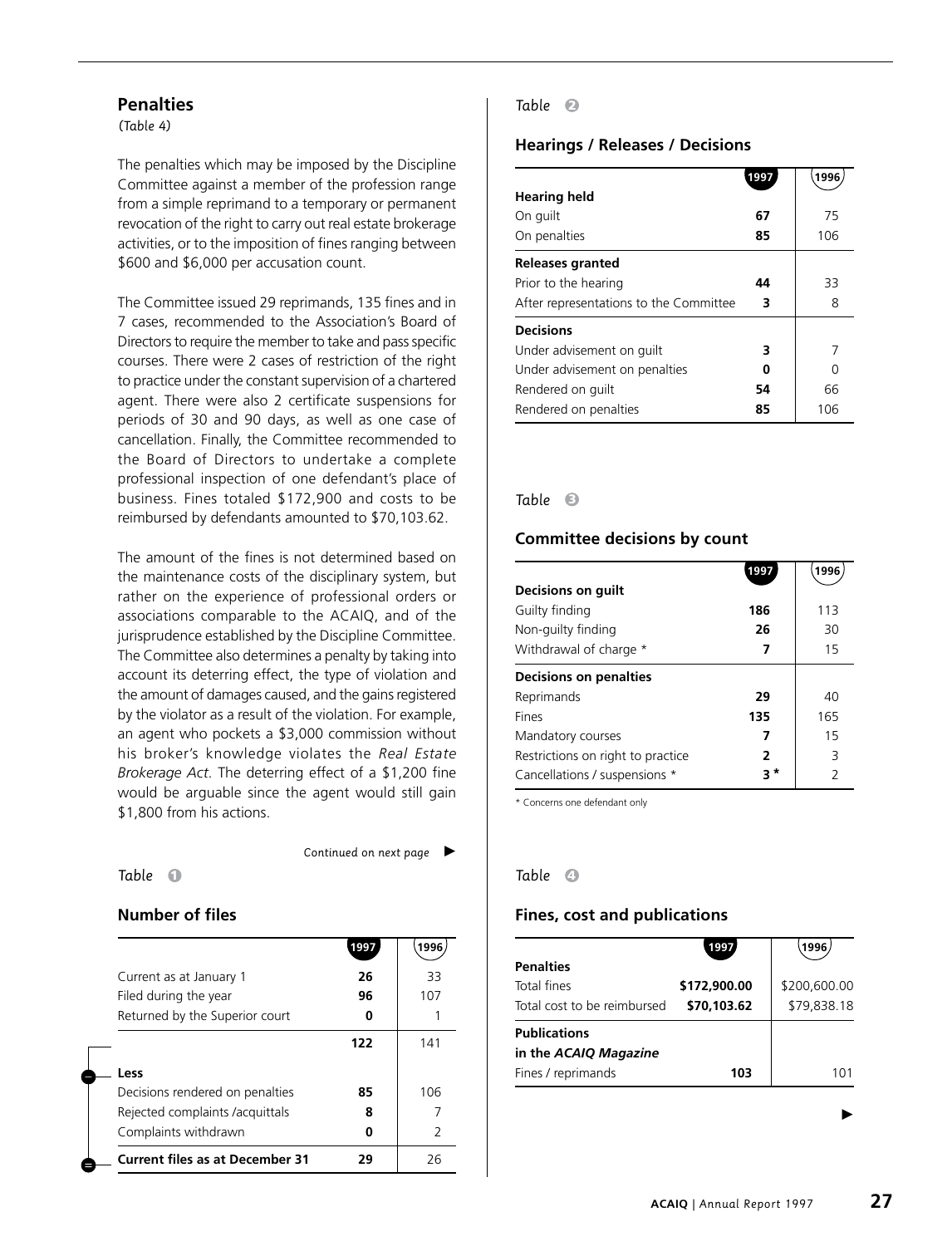*Table* **5**

#### **Counts and penalties**

▼ Violations to the Rules of professional Ethics *of the ACAIQ*

| Section in<br>the rules | Number of<br>counts | Penalties               |
|-------------------------|---------------------|-------------------------|
| 1                       | 2                   | Reprimand to \$1,500    |
| 1 & 12                  | 1                   | \$1,600                 |
| 5                       | $\mathfrak{D}$      | \$1,000 to \$2,000      |
| 11                      | 21                  | Reprimand to \$2,000    |
| 13                      | 14                  | Reprimand to \$2,000    |
|                         |                     | + 3 cases of suspension |
| 22                      | 4                   | Reprimand to \$1,000    |
| 24                      | 15                  | Reprimand to \$1,200    |
| 26                      | 5                   | Reprimand to \$1,500    |
| 28                      | 3                   | Reprimand to \$600      |
| 29                      | 4                   | \$600 to \$900          |
| 30                      | 1                   | \$1,000 (+ courses)     |
| 39                      | 4                   | \$1,000 to \$1,500      |
| 40                      | $\overline{2}$      | \$1,200 to \$2,400      |
| 41                      | 3                   | Reprimand to \$600      |
| 42                      | 1                   | Reprimand               |
| 43                      | 13                  | \$600 to \$1,500        |
| 46                      | 1                   | Reprimand               |
| 49                      | 1                   | Reprimand               |
| 54                      | 4                   | \$6,000                 |

#### - *Violations to the By-Law of the ACAIQ*

| Section in<br>the rules | Number of<br>counts | Penalties            |
|-------------------------|---------------------|----------------------|
| $\mathcal{P}$           | 7                   | Reprimand to \$800   |
| 63                      | 1                   | \$600                |
| 70                      | 2                   | Reprimand to \$600   |
| 72                      | 7                   | \$1,000 to \$4,000   |
| 78                      | 2                   | \$600 to \$1,000     |
| 87                      | 1                   | Reprimand            |
| 96                      | $\mathfrak{D}$      | \$600 to \$1,000     |
| 98                      | 2                   | \$600                |
| 99                      | 1                   | Course               |
| 101                     | 3                   | Cancellation         |
| 102                     | 5                   | Reprimand to \$600   |
| 103                     | 1                   | \$1,000              |
| 104                     | 1                   | \$1,000              |
| 107                     | 5                   | \$600 to \$800       |
| 115                     | 2                   | \$700 to \$1,500\$   |
| 147                     | 13                  | Reprimand to \$1,400 |

#### ▼ Violations to the Real Estate Brokerage Act

| Section in<br>the rules | Number of<br>counts | Penalties                                                               |
|-------------------------|---------------------|-------------------------------------------------------------------------|
| 19<br>22<br>115<br>127  |                     | $$1,500$ to $$1,800$ (+ course)<br>\$600 to \$800<br>\$6,000<br>\$6,000 |

#### ▼ Others

| Sections                                                                                                    | Number of<br>counts | Penalties                            |
|-------------------------------------------------------------------------------------------------------------|---------------------|--------------------------------------|
| 72, 115, 147 of the<br>By-law of the ACAIQ<br>and 39 of the Rules<br>of Professional Ethics<br>of the ACAIO | 2                   | \$1,200<br>supervision<br>(+ course) |
| 72, 108, 115 & 147<br>of the By-Law of<br>the ACAIQ                                                         |                     | \$1,200                              |

#### *…continued from page 27 (Penalties)*

In total, 103 decisions of the Discipline Committee were published in *ACAIQ Magazine* during the period. Two certificate suspension notices and one cancellation notice were also published.

# **Nature of violations**

*(Table 5)*

The charges made before the Discipline Committee were for violations to the *Rules of Professional Ethics of the ACAIQ,* the *By-law of the ACAIQ* or the *Real Estate Brokerage Act*. An accusation count may be filed under more than one section of the Act or its Regulations.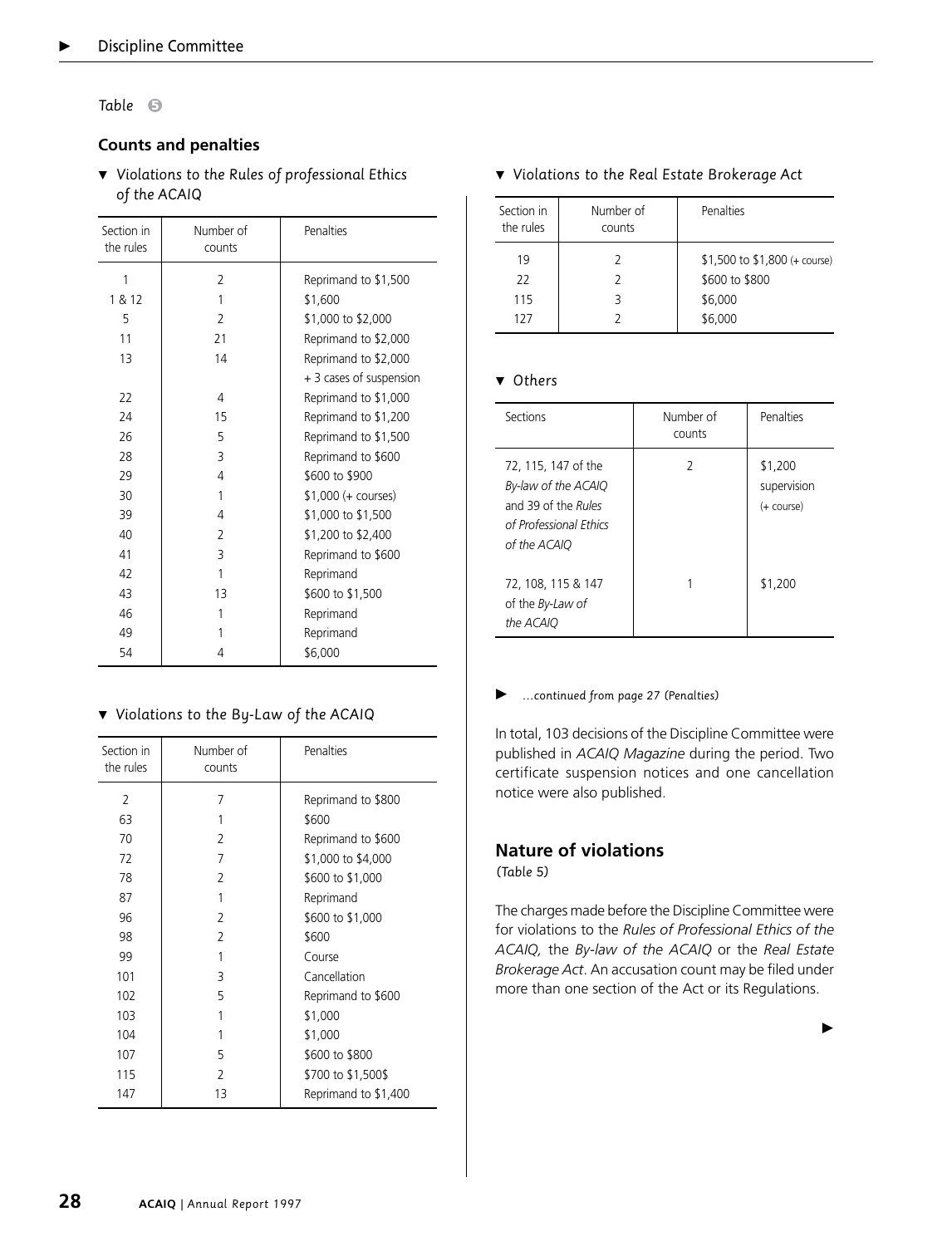### *Violations to the Rules of Professional Ethics of the ACAIQ*

A total of 101 penalties were taken in relation to accusation counts on violations to the *Rules of Professional Ethics of the ACAIQ.*

- **21 penalties for violation of section 11:** *A member shall verify, in accordance with generally accepted practice, the information that he provides to the public or to another member. He shall be in a position to prove the accuracy of that information at all times.*
- **15 penalties for violation of section 24:** *A member shall protect and promote the interests of his client while providing fair treatment to all parties to a transaction.*
- **14 penalties, including 3 suspensions, for violation of section 13:** *A member shall not participate in any act or practice in real estate matters which may be illegal or which may cause prejudice to the public or to the profession.*
- **13 penalties for violation of section 32:** This section stipulates that a member shall not abuse another member's good faith nor use unfair practices against him.

# *Violations to the By-law of the ACAIQ*

There were 57 penalties relating to accusation counts on violations to the *By-law of the ACAIQ*:

- **16 penalties for violation of section 147:** An affiliated real estate agent or broker *shall, without delay, send to the person who manages the place of business to which he is assigned the information and documents required in order to maintain the records, books and registers.*
- **10 penalties for violation of section 72:** This section is relating to the affiliated broker or agent's obligation to receiving his compensation from a chartered broker and refraining from sharing it.
- **7 penalties for violation of section 2:** This section is relating to the use of the title of chartered real estate broker and carrying out the profession and to persons whom a chartered real estate broker may employ or authorize to act on his behalf.
- **1 cancellation of the right to practice for violation of section 101:** *Only a member whose certificate issued by the Association is not under*

*suspension may advertise, solicit clients or make representations relating to the carrying on of the activity of real estate broker referred to in section 1 of the Act.*

# *Violations to the Real Estate Brokerage Act*

The Discipline Committee also imposed penalties in 9 cases of violation to sections of the *Real Estate Brokerage Act*:

- **3 penalties for violation of section 115:** This section is relating to the obligation for a member of the Association to facilitate the examination of books, registers, accounts, records and other documents by the Syndic. In each case, the penalty was a \$6,000 fine.
- **2 penalties for violation of section 22:** This section is relating to the obligation for a member of the Association to disclose his quality as broker or agent to the prospective contracting party when he holds an interest in the immovable that is the object of a real estate transaction.

مجوسمتركما

Me André Desgagné *Chairman of the Discipline Committee*

*The Discipline Committee*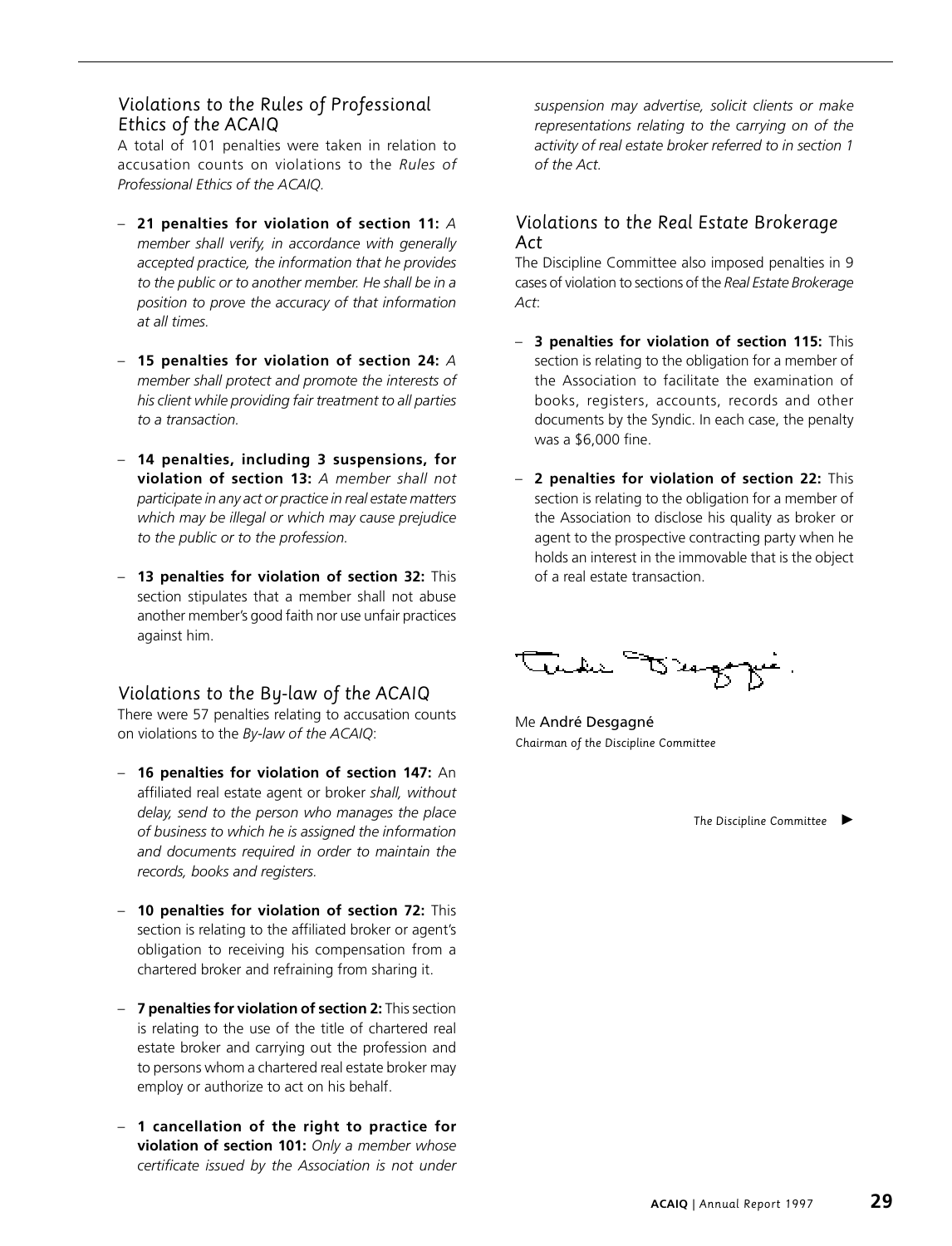# The Discipline Committee

The Discipline Committee is composed of at least three members appointed for a three-year term. The chairman and substitute chairman are appointed by the government from among lawyers with at least ten years in practice. The other persons, all ACAIQ members, are appointed by the Board of Directors. The Committee's secretary is also appointed by the Board.

| Chairman          | Substitute Chairman |
|-------------------|---------------------|
| Me André Desgagné | Me Gilles Duchesne  |

#### *Members*

| Albert-Mongrain, Darlene | Gauthier, Lise M.         | Lévesque, Denis        |
|--------------------------|---------------------------|------------------------|
| Allard, Denis            | Gauthier, Nicole          | Lévesque, Pierre       |
| Ariëns, Imelda           | Gélinas, Bernard          | Liboiron, Michel       |
| Bachir, Samir            | Gendreau, Denise          | Mailloux, Luc          |
| Belley, Louise           | Gignac, Lucille           | Martel, Paul-André     |
| Blanchard, Gaétane       | Girard, Bernard           | Ouellet, Damien        |
| Bourgeault, Maryse       | Giroux Laveau, Lana       | Patry, Pierre          |
| Brosseau, Serge          | Godin, Muriel             | Pelchat, Daniel        |
| Brunet, Luc              | Grossenbacher, Danielle   | Pépin, Lucie           |
| Bureau, Denis            | Guérard, Jean-Guy         | Perrault, Jean-Nicolas |
| Cayer, Louis             | Hardacker, Lois           | Racine, Normand        |
| Corbeil, Jean-Marc       | Houde, Yves-Denis         | Robitaille, Paul       |
| Cousineau, Andrée        | Jones, Stewart            | Santarelli, Adrian     |
| D'Aoust, Robert          | Kimpton, Pierre           | Shelso, Robert         |
| Depelteau, Clément       | La Palme, Léo             | Théorêt, André         |
| Duguay, Louise           | Langelier Sanche, Michèle | Trudeau, Jerry R.      |
| Dumais, France           | Lapointe, Guy F.          | Waddell, France        |
| Dupras, Marie-Andrée     | Laurin, Jean              | White, Kenneth         |
| Fecteau, Luce            | Lavoie, Hélène            |                        |
| Fiasché, Nicola          | LeBel, Réjean             | Secretary              |
| Forlini, Nancy           | Lecompte, Éloi            | Marie-Josée Forget     |
| Gadoua, Pierre           | Léger, Éric               |                        |
| Gagnon, Micheline        | Lemoine, Albert           |                        |
| Gagnon, Normand          | Léonard, Michel           |                        |
| Gaspard, Jean-Pierre     | Leroux, Robert            |                        |
|                          |                           |                        |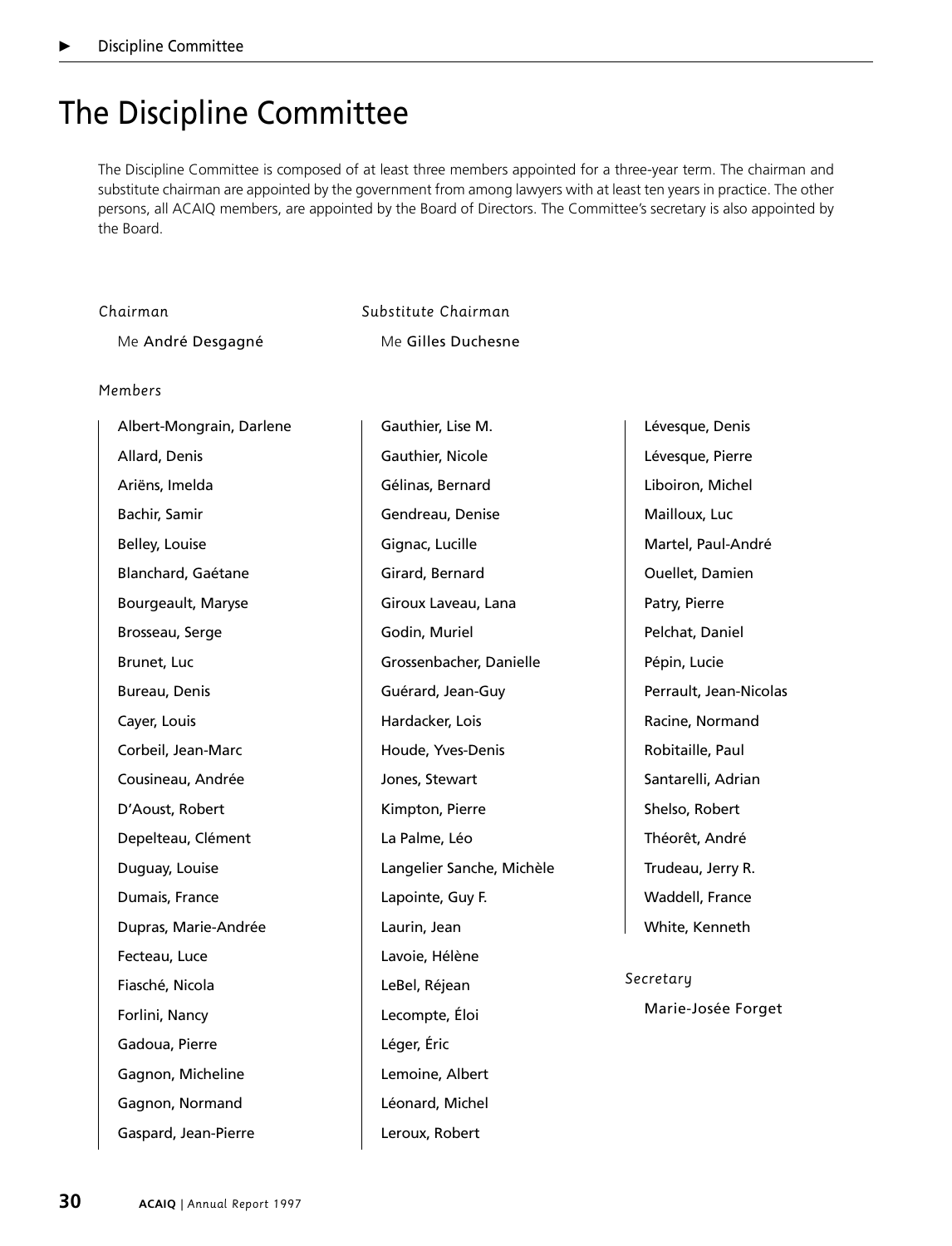

# Professional Inspection Committee

Jocelyn Gagné *Chairman of the Professional Inspection Committee*

*The objective of the Professional Inspection Committee in 1997 was to take a closer look at the work of agents. To do this, a completely new inspection procedure was implemented and followed throughout the year.*

We prepared written recommendations for all<br>the agents whose files we examined, in<br>answer their questions and clarify some of our comments the agents whose files we examined, in addition to meeting almost all of them to answer their questions and clarify some of our comments. These meetings enabled us to convey to agents as well as to brokers a lot of information which we hope will help improve the quality of services offered to the public. The participants were receptive to this approach and demonstrated a common desire to improve.

The Professional Inspection Committee also devised a self-evaluation procedure especially for brokers whom we identified as being less active or even inactive. This procedure was useful in certain cases, but of course it could never replace our inspection visits.

# *Role of the Committee*

Section 66 of the *Real Estate Brokerage Act* establishes the importance of the role played by the Professional Inspection Committee: "The primary role of the Association is to ensure the protection of the public by the enforcement of rules of professional ethics and the professional inspection of its members, and in particular by seeing to it that its members pursue their activities in accordance with the Act and the regulations." Section 108 stipulates that "The function of the committee is to supervise the carrying on of the professional activities of the members of the Association, with the exception

of professional competence, in particular by auditing their records, accounts, books and registers.". The Committee is also required to made recommendations to correct any discrepancy observed during one of its inspections.

After completing an initial inspection tour of all Québec real estate brokers in December 1996, the Professional Inspection Committee began in 1997 to inspect the professional activities of agents while continuing to monitor brokers' books and registers as required by law. We feel that this inspection tour had a more direct impact on the protection of the public since it deals with the very actions that affect the consumer. In the course of this review, we examined how agents fulfilled their obligations with regard to the brokerage contracts and promises to purchase that they drafted and negotiated, and how they advised their clients in these transactions.

 $\blacktriangleright$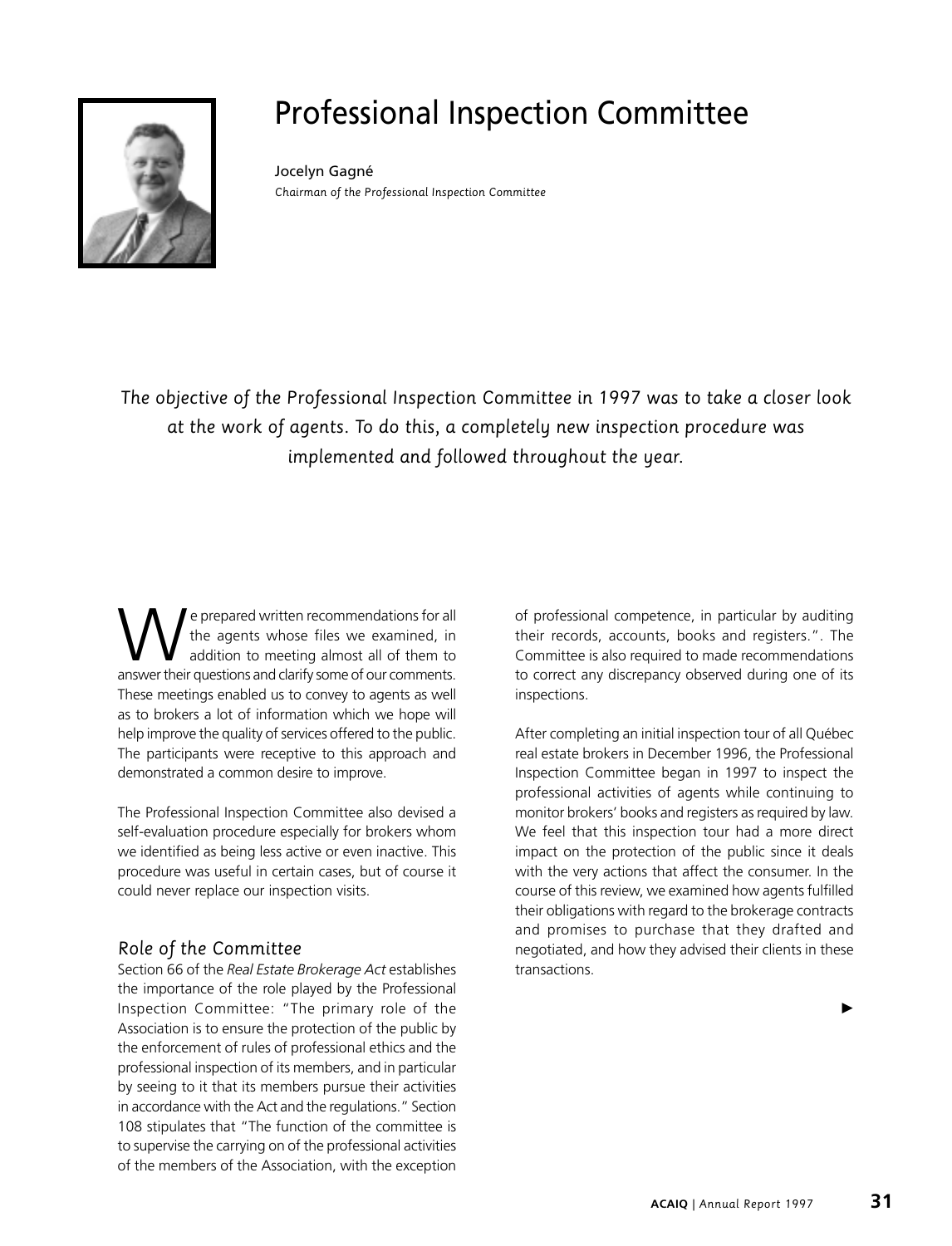### *Number of inspections*

In 1997, the Inspection Committee visited 559 brokers and examined the brokerage contracts and transactions files of 2,390 agents, approximately a third of the profession. After the inspection, each received a personal report containing our observations and recommendations.

The members of the Committee then met with these brokers and agents to explain the comments contained in the report and the corrective measures to be taken. Seventy meetings were set up during the year, and more than 1,800 brokers and agents took part. Judging from the comments received, this method was very much appreciated by our members.

The Committee also developed and implemented a selfevaluation procedure in the form of a questionnaire especially for less active brokers. We conducted 97 such remote inspections. However, the experiment was not conclusive and this procedure will have to be reevaluated in order to widen its scope.

Again this year, we endeavoured to spread our inspections over all regions proportionately to the number of members. However, for practical reasons, we did not adhere strictly to this principle.

# *Cases referred to the Syndic following an inspection*

In most cases where we found discrepancies, we were able to correct these through simple recommendations and follow-up by the Committee. Only two cases had to be referred to the Syndic for investigation.

#### *Accounts in trust*

As of December 31, 1997, 512 brokers held an account in trust to which their 6,345 agents also have access. As a general rule, we noticed a marked improvement in the way the books for these accounts were kept.

However, we continue to deplore again this year the fact the *Real Estate Brokerage Act* contains no provision forcing a trustee who is not a member of the Association to cooperate. This can pose a public protection problem since it is impossible for the Professional Inspection Committee or the Association's Syndic to inspect these accounts.

It should be noted that it is not current practice in several regions to ask for a deposit when a real estate transactions is in process and that in the few cases where it is done, the trustee is usually not a real estate broker. By not having the authority to audit, we cannot verify whether the money was deposited in the trustee's trust account and, if not, why. In such a case, the Association cannot adequately fulfill its mission.

# *General observations*

Because we focused more attention on the work of agents, we were able to observe certain facts that are closely related to the protection of the public. The way an agent's files are kept gives us a fairly good idea of the quality of this agent's work and the care he takes in serving his clients.

Incorrect information on the object of brokerage contracts that is transmitted to the public and to other members remains a major concern for the Committee. However, it should be said that the situation improved significantly in 1997. During that year, we noted that brokers and agents were generally more aware of their responsibilities in this regard, and their files are improving consistently. Still, the problem of non-verified information remains the main cause of complaints against real estate brokers and agents.

As the profession evolves, the role of real estate broker has gone from a supervisory role to a role of service provider, which is not consistent with the spirit which guided the drafting of the current law. The Act makes the broker fully responsible for real estate transactions which in fact are all signed on their behalf. We have noticed however that many brokers are becoming aware of their legal responsibility and tend to assume it.

The notions of place of business and establishment continue to create confusion when it comes to the requirements regarding bookkeeping, registers and agent supervision. The supervision ratios outlined in section 13 of the Act pose problems for brokers who employ large numbers of agents. We also see smaller broker operations hiring agents without having the necessary administrative structures.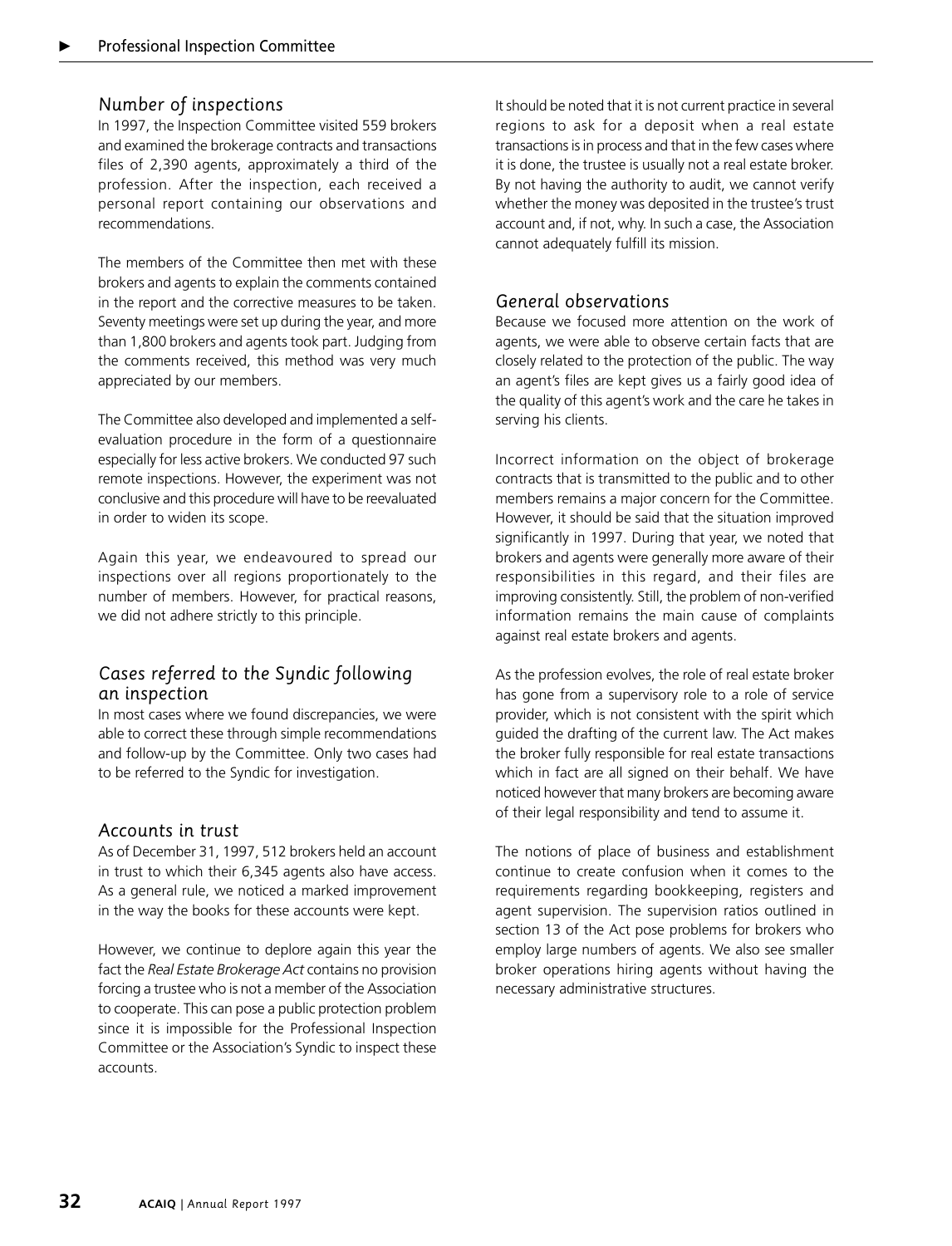Generally speaking, books and registers are being kept considerably better and several brokers now use a computerized system that meets the requirements of the law. Others use manual registers produced by the ACAIQ and these seem to work fine for them. However, a small number of brokers are still experiencing problems in this area. We have also noted that some agents are very late in submitting documents to their broker.

In reviewing agent brokerage contract and transaction files, we noted discrepancies in the use of compulsory forms. The main problems have to do with:

- choosing the proper form and filling it out properly ;
- the choice of clauses and drafting them in accordance with the will of the parties, particularly because of the legal implications;
- follow-up on conditions attached to promises to purchase.

We have also noted that several promises to purchase could technically be considered void because they were accepted with changes or after the deadline had expired, because they were not notified or were notified after the deadline; or because there was no follow-up on the conditions concerning, among other things, clause A4.2 of Annex A.

Similarly, we came across a good number of brokerage contracts which could technically be considered invalid.

#### *Other activities*

Many new brokers asked to meet with us to make sure they would set up their files and registers properly right from the start. We changed our inspection program so that we could meet with them during their first few months of operations.

We have noted that with the increase in the number of inspections, follow-up work and requests for information have also increased. However, we give these all the attention they require since this helps us maximize the positive effects of our inspections.

# *Recommendations to the Board of Directors*

**Need for continuing education:** our activities of the past year have confirmed that the members of the profession need a continuing education program. However, to be effective, any such initiative will have to focus very closely on the day-to-day activities of brokers and agents. It will also have to take into account the constraints imposed by the practice of their profession.

**Management of in-trust deposits**: we wish again this year to draw the Board's attention to the matter of deposits that escape the audits of the Professional Inspection Committee or the Syndic because they are paid to a trustee over whom the Association has no jurisdiction. We recommend that the Board of Directors examine this matter in order to make these audits possible.



Jocelyn Gagné *Chairman of the Professional Inspection Committee*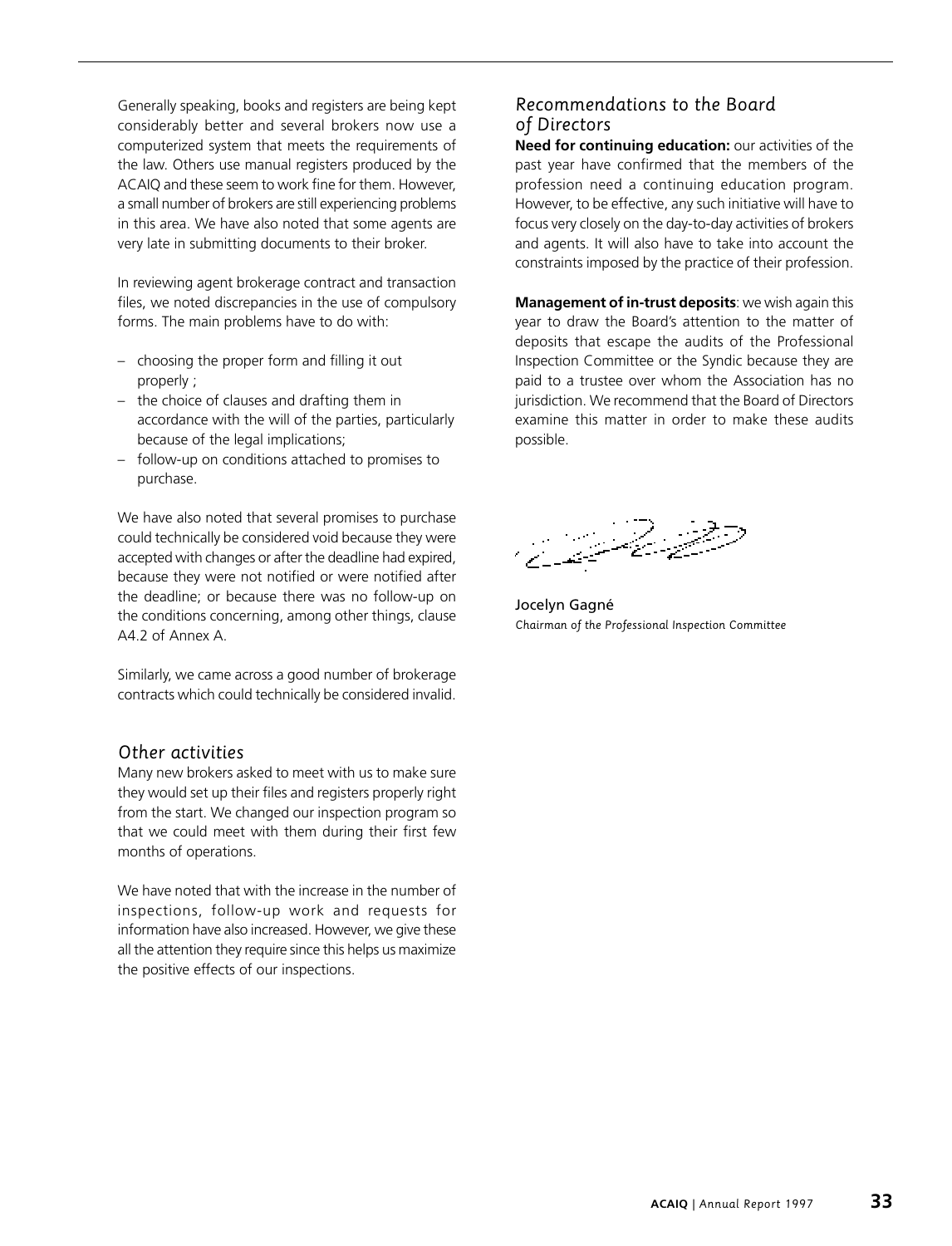

# Treasurer's Report

David Farber, Treasurer *Chairman of the Finance Committee*

*The 1997 fiscal year of the Association des courtiers et agents immobiliers du Québec ended in a \$513,460 excess revenue over expenses. This surplus means not only that we have followed our expense budget, but also that we have eliminated our accumulated deficit. The Association's finances are now sound.*

significant increase in certificate renewals, the recruiting of new members and the collection of supplementary fees to counter illegal real estate brokerage explain the increase in revenues. This exceptional result is due to an upswing in the resale market which enabled many professionals to return to real estate.

# *Expenses*

Expenses registered an increase of \$169,528 over 1996. The main reasons for this increase are:

- a new spending account, this year totaling \$86,299, for our investigations in cases of illegal brokerage.
- our annual contribution to the Inspector General of Financial Institutions, increased by \$46,048 over 1996;
- expenses of \$36,757 for focus groups as part of our consultation on the revision of the *Real Estate Brokerage Act*;
- an increase of \$11,635 in our mail and delivery costs due mainly to the postal strike.

There was not other significant increase in expenses for 1997. Salaries and benefits remained basically the same at \$2,080,609, a 1% increase over 1996. Office expenses went up slightly from \$243,266 in 1996 to \$248,709 in 1997.

Our leasing expenses totaled \$372,544 in 1997, an increase of \$14,531 over 1996. This variation is due to the fact that the previous year, the Association had received a refund of \$46,326 in overpaid municipal taxes, which had reduced these expenses by the same amount in 1996.

We may conclude from this fiscal year that the Association finished straightening out its financial situation in 1997. This state of affairs will give our organization the stability it needs to look confidently to the future.

Saind Farler

David Farber *Chairman of the Finance Committee*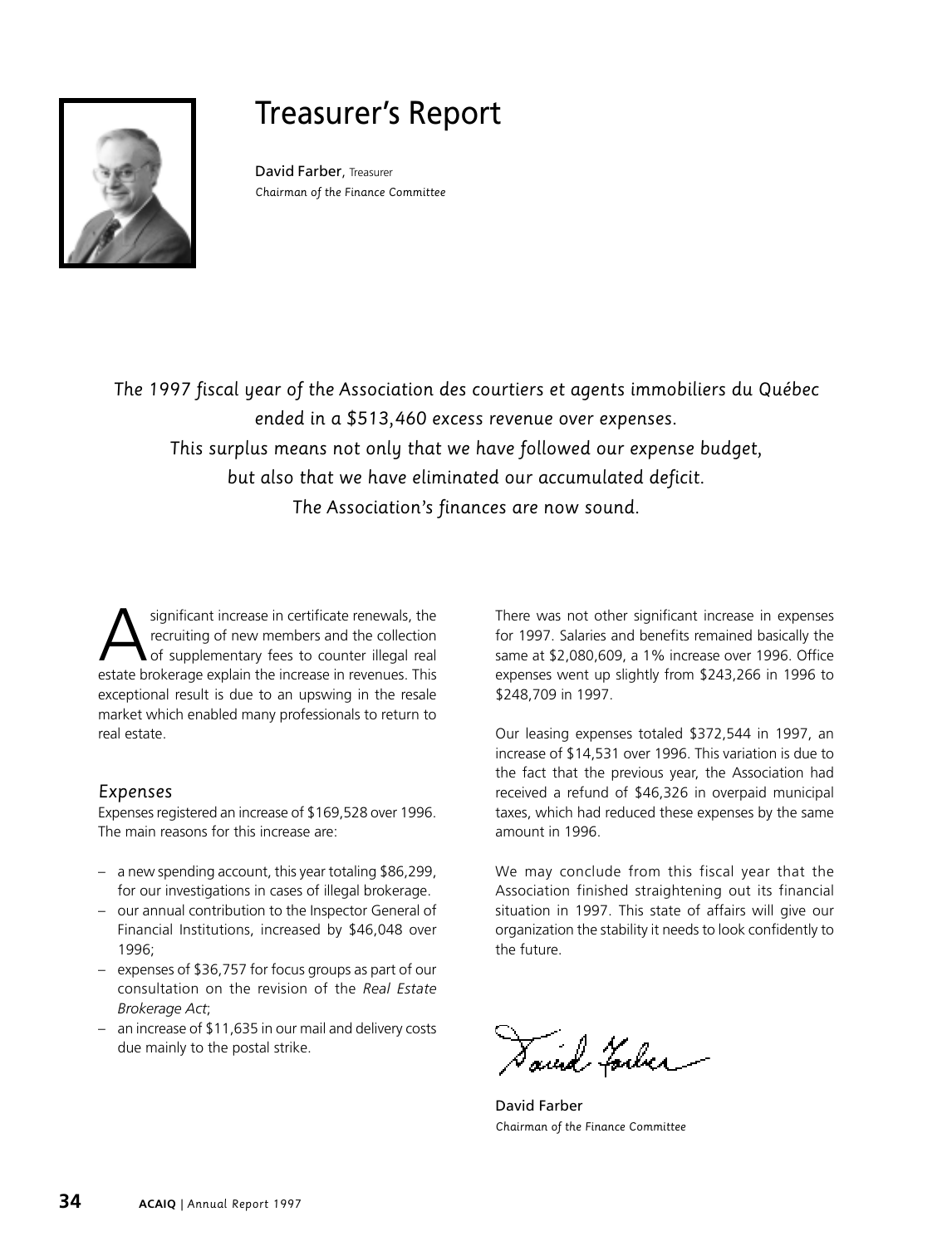# Auditors' Report

Samson Bélair/Deloitte & Touche, S.E.N.C. *Chartered Accountants*

> **SamsonBélair Deloitte & Touche**

*To the Members of Association des courtiers et agents immobiliers du Québec*

e have audited the balance sheet of the Association des courtiers et agents immobiliers du Québec as at December 31, 1997 and the statements of revenue and expenses and surplus for the year then ended. These financial statements are the responsibility of the Association's management. Our responsibility is to express an opinion on these financial statements based on our audit.

We conducted our audit in accordance with generally accepted auditing standards. Those standards require that we plan and perform an audit to obtain reasonable assurance whether the financial statements are free of material misstatement. An audit includes examining, on a test basis, evidence supporting the amounts and disclosures in the financial statements. An audit also includes assessing the accounting principles used and significant estimates made by management, as well as evaluating the overall financial statement presentation.

In our opinion, these financial statements present fairly, in all material respects, the financial position of the Association as at December 31, 1997 and the results of its operations and the changes in its financial position for the year then ended in accordance with generally accepted accounting principles.

Soman Selair<br>Delaithe e Tacale

*Chartered Accountants*

*February 6, 1998*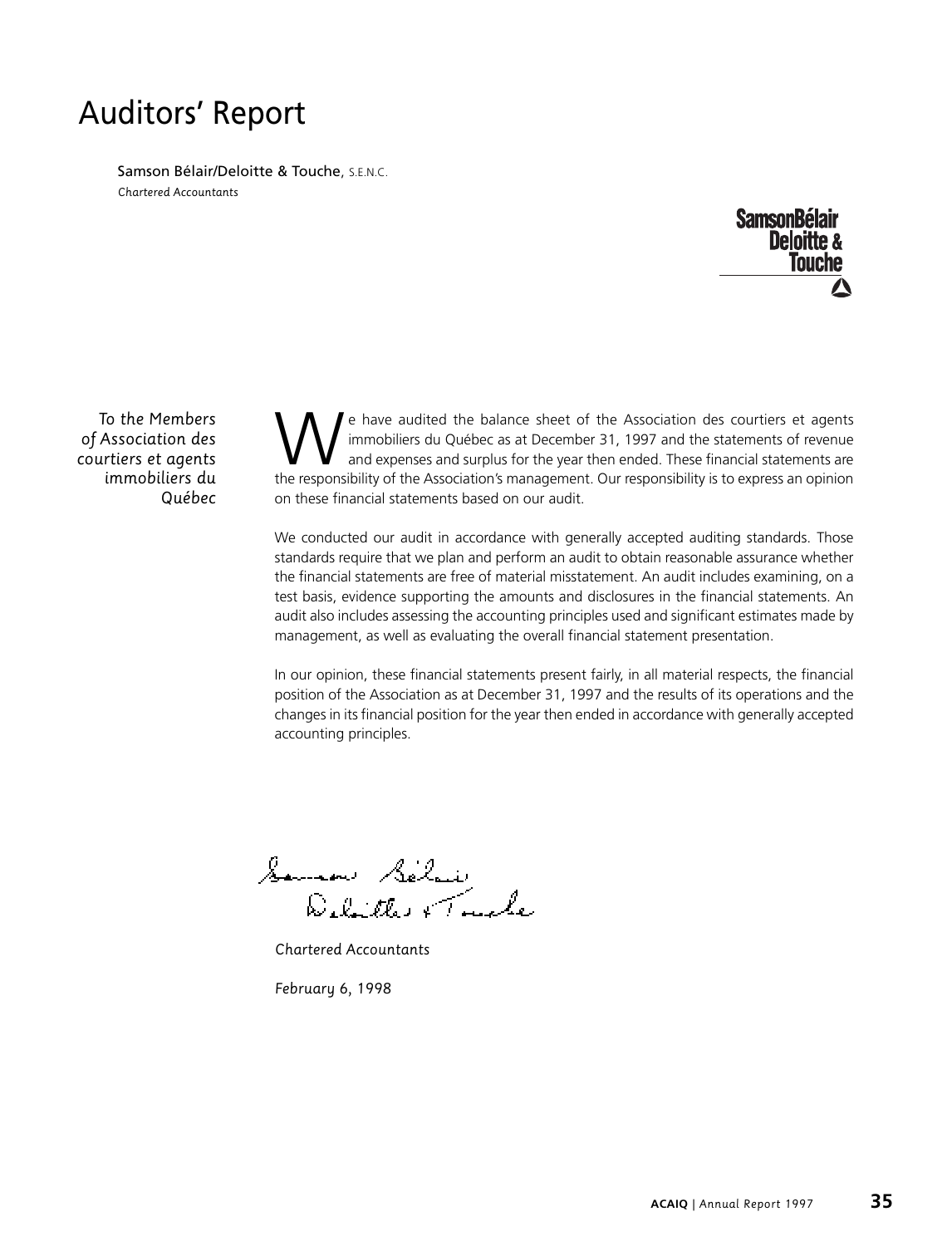# Statement of revenue and expenses

*year ended December 31, 1997*

|                                            |            | 1997       | 1996       |                 |
|--------------------------------------------|------------|------------|------------|-----------------|
|                                            | \$         | \$         | \$         | \$              |
| Revenue                                    |            |            |            |                 |
| Fees                                       |            |            |            |                 |
| Members                                    |            | 3570,005   |            | 2 981,283       |
| Supplies and services                      |            |            |            |                 |
| Sales                                      | 562,979    |            | 483,303    |                 |
| Less direct costs                          | (343, 194) | 219,785    | (310, 936) | 172,367         |
|                                            |            |            |            |                 |
| Discipline                                 |            |            |            |                 |
| Penalties and disbursements                | 276,892    |            | 269,387    |                 |
| Less direct costs                          | (265, 193) | 11,699     | (213, 114) | 56,273          |
| Investment income and other                |            | 161,751    |            | 141,051         |
|                                            |            | 3 963,240  |            | 3 3 5 0, 9 7 4  |
| <b>Expenses</b>                            |            |            |            |                 |
| Salaries and employee benefits             |            | 2 080,609  |            | 2 058,970       |
| Office expenses                            |            | 248,709    |            | 243,266         |
| Occupation of premises (Note 3)            |            | 372,544    |            | 358,013         |
| Attendance allowance and employee benefits |            | 62,999     |            | 60,978          |
| Meetings and travelling                    |            | 163,864    |            | 170,993         |
| Elections                                  |            | 19,226     |            | 18,664          |
| Publications and public relations          |            | 76,702     |            | 59,148          |
| Penal                                      |            | 86,299     |            |                 |
| Professional fees                          |            | 78,755     |            | 88,620          |
| Financial expenses                         |            | 11,197     |            | 9,723           |
| Depreciation                               |            | 148,745    |            | 157,794         |
|                                            |            | 3 349,649  |            | 3 2 2 6 , 1 6 9 |
| <b>Excess of revenue over expenses</b>     |            |            |            |                 |
| before undernoted items                    |            | 613,591    |            | 124,805         |
| Other revenue (expenses)                   |            |            |            |                 |
| Interest from trust accounts (Note 5)      |            | 93,728     |            | 186,733         |
| Contribution to the Inspector General      |            |            |            |                 |
| of Financial Institutions                  |            | (193, 859) |            | (147, 811)      |
| <b>Excess of revenue over expenses</b>     |            | 513,460    |            | 163,727         |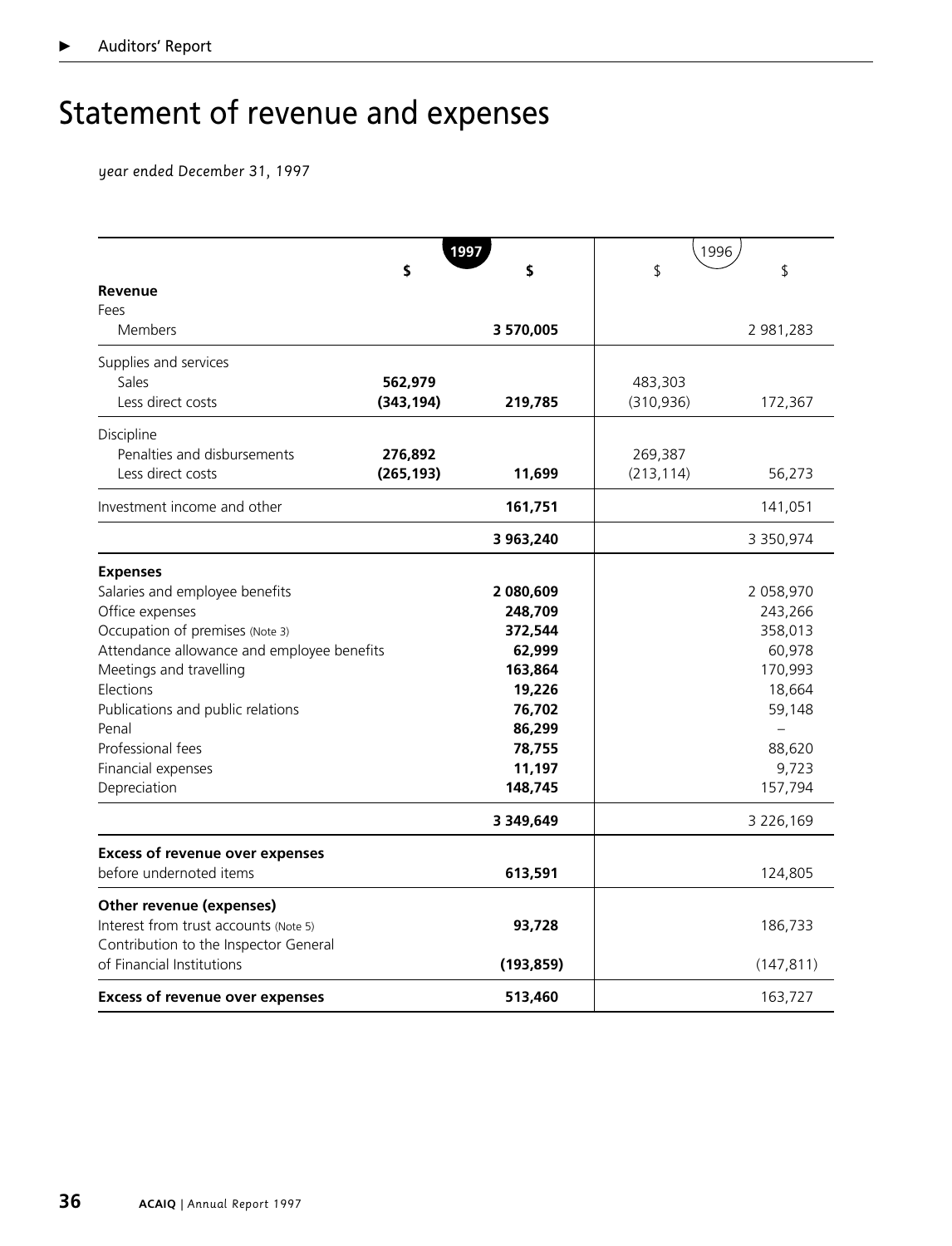# Statement of surplus (deficit)

*year ended December 31, 1997*

|                                        | 1997       | 1996       |
|----------------------------------------|------------|------------|
|                                        |            | S          |
| Deficit, beginning of year             | (290, 120) | (453, 847) |
| <b>Excess of revenue over expenses</b> | 513,460    | 163,727    |
| Surplus (deficit), end of year         | 223,340    | (290, 120) |

# Balance sheet

*as at December 31, 1997*

|                                          | 1997            | 1996            |
|------------------------------------------|-----------------|-----------------|
|                                          | \$              | \$              |
| <b>Assets</b>                            |                 |                 |
| Current assets                           |                 |                 |
| Cash                                     | 315,613         | 2 2 1 5 , 0 7 5 |
| Temporary investments                    | 2 5 6 2 , 3 2 5 | 588             |
| Accounts receivable                      | 125,205         | 173,451         |
| Supplies inventory                       | 82,475          | 109,558         |
| Prepaid expenses                         | 34,235          | 34,186          |
|                                          | 3 119,853       | 2 532,858       |
| Fixed assets (note 4)                    | 336,286         | 428,975         |
| Deferred expenses                        |                 | 2,237           |
|                                          | 3 456,139       | 2 964,070       |
| <b>Liabilities</b>                       |                 |                 |
| Current liabilities                      |                 |                 |
| Accounts payable and accrued liabilities | 803,707         | 867,117         |
| Deferred revenue                         | 2 274,273       | 2 157,940       |
|                                          | 3 077,980       | 3 025,057       |
| Deferred lease inducement                | 154,819         | 229,133         |
|                                          | 3 232,799       | 3 2 5 4 , 1 9 0 |
| <b>Surplus (deficit)</b>                 | 223,340         | (290, 120)      |
|                                          | 3 456,139       | 2 964,070       |

*Approved by the Board:*

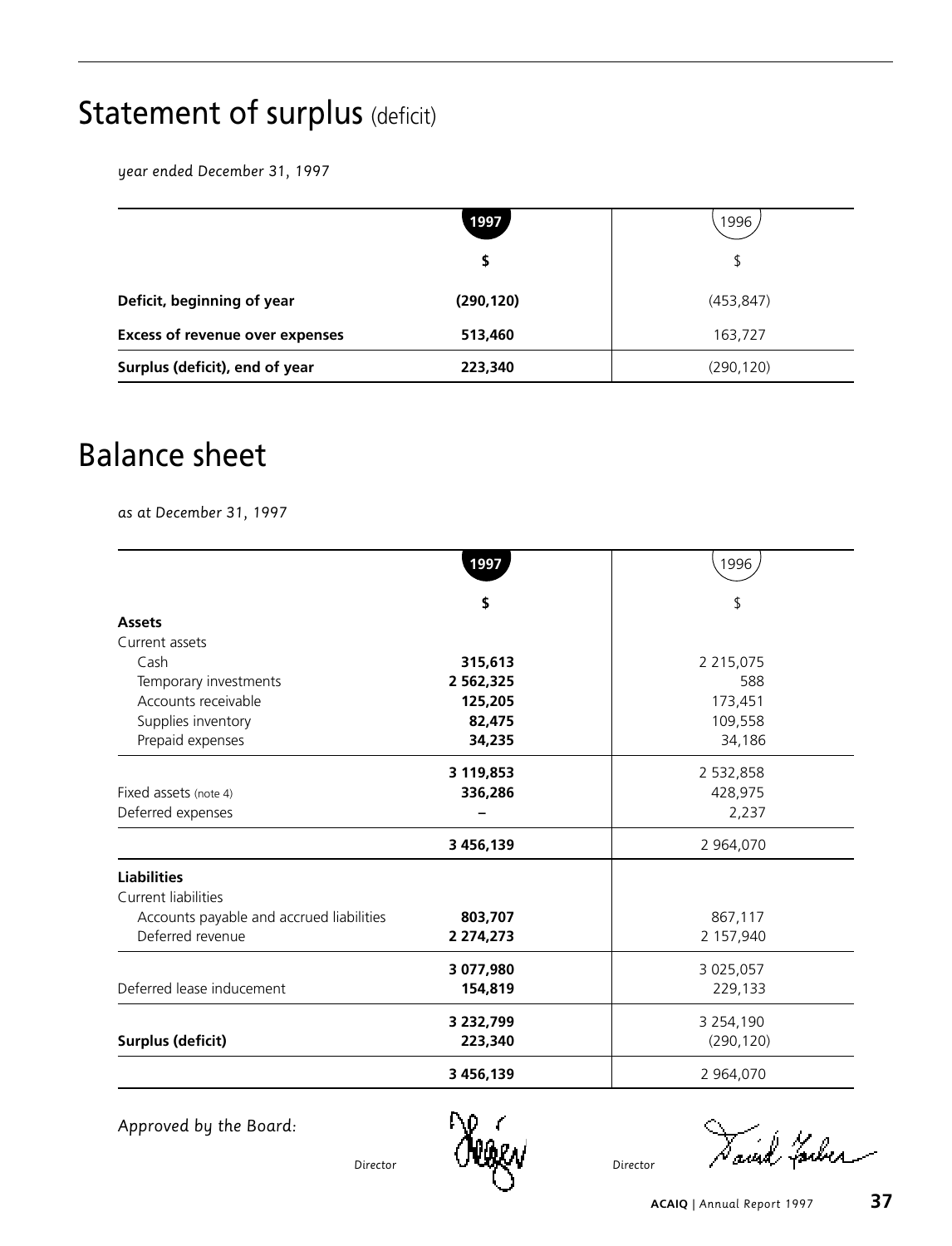# Notes to the financial statements

*year ended December 31, 1997*

# **1. Description of business**

The Association is incorporated under the *Real Estate Brokerage Act* (Québec). It brings together all real estate brokerage practitioners to protect the public while fostering the development and harmonious practice of the profession.

# **2. Accounting policies**

The financial statements have been prepared in accordance with generally accepted accounting principles and include the following significant accounting policies:

#### *Inventory valuation*

The supplies inventory is valued at the lower of cost and net realizable value. Cost is determined by the average cost method.

#### *Depreciation and amortization*

Fixed assets are depreciated and amortized over their estimated useful lives according to the straight-line method and the following annual rates:

| Furniture and leasehold improvements | 6 years |
|--------------------------------------|---------|
| Office equipment                     | 4 years |
| Telephone equipment                  | 5 years |
| Computer equipment                   | 3 years |
| Computer update                      | 1 year  |

# *Deferred charges*

Deferred charges represent costs related to the preparation of teaching manuals. These costs are amortized on a straight-line basis over a two-year period from the date they are put on the market.

#### *Deferred revenue*

Income from annual fees is charged to earnings on a monthly basis and distributed over the duration of certificates.

#### *Deferred lease inducement*

Deferred lease inducement represents an amount of \$445,880 collected from the landlord as an inducement premium for rental of the premises. This income is amortized on a straight-line basis over the duration of the lease, which expires in June 2000. The amortization is applied against occupancy costs on the statement of revenue and expenses.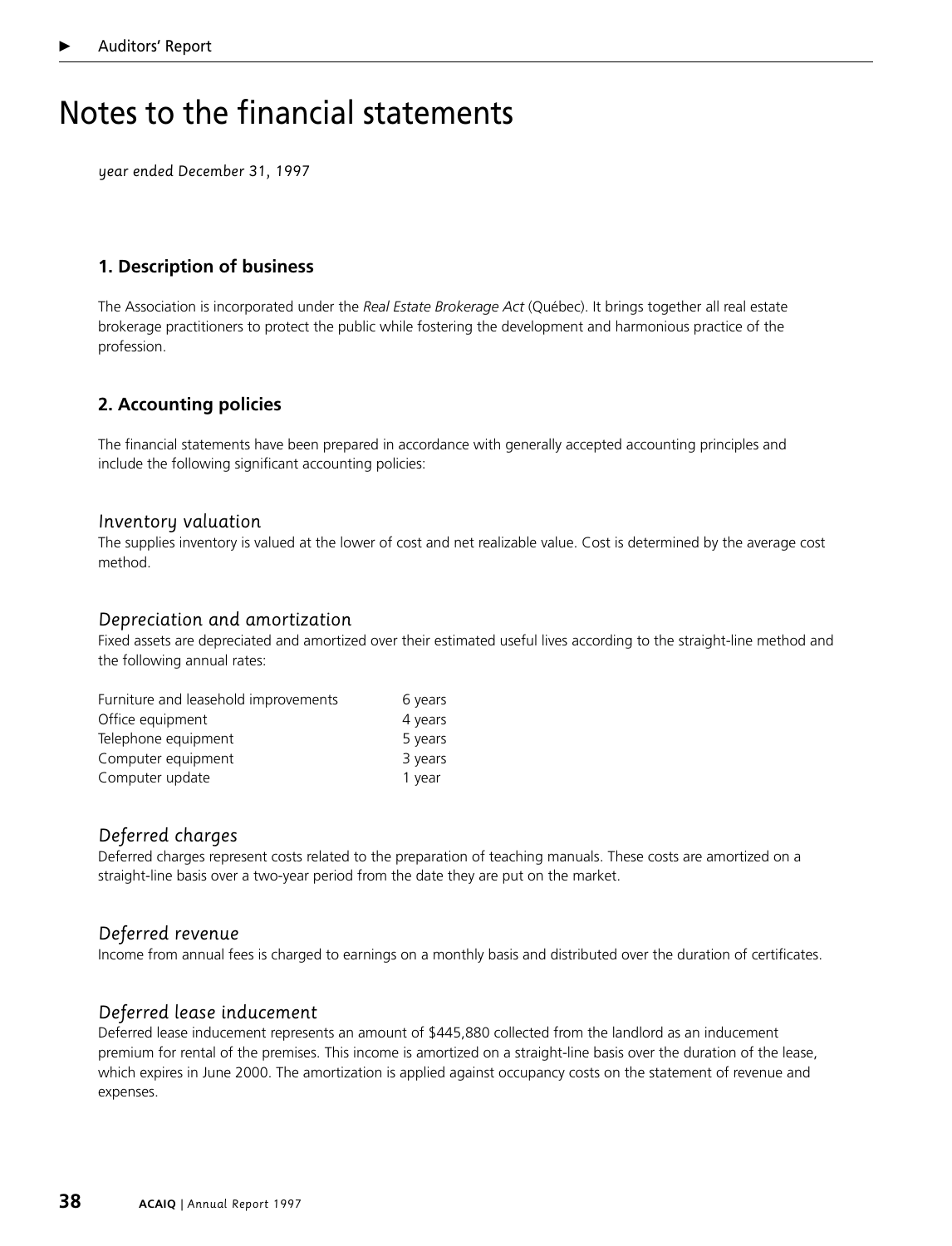# Notes to the financial statements (cont'd)

*year ended December 31, 1997*

# **3. Occupation of premises**

Occupation of premises expenditures include the following:

|                                           | 1997      | 1996      |
|-------------------------------------------|-----------|-----------|
|                                           |           | \$        |
| Rental and occupational costs             | 432,399   | 452,656   |
| Amortization of leasehold improvements    | 51,134    | 55,031    |
| Amortization of deferred lease inducement | (74, 313) | (74, 313) |
| Sub-leasing revenue                       | (36, 676) | (29, 035) |
| Refund of municipal taxes                 |           | (46, 326) |
|                                           | 372,544   | 358,013   |

# **4. Fixed assets**

|                                |          | 1997                                      |                   | 1996              |
|--------------------------------|----------|-------------------------------------------|-------------------|-------------------|
|                                | Cost     | <b>Accumulated</b><br><b>Depreciation</b> | Net book<br>value | Net book<br>value |
|                                | \$       | \$                                        | \$                | \$                |
| Furniture                      | 406,521  | 318,982                                   | 87,539            | 125,477           |
| Office equipment               | 59,346   | 49,592                                    | 9,754             | 22,644            |
| Telephone equipment            | 66,385   | 51,143                                    | 15,242            | 28,520            |
| Computer equipment and updates | 612,071  | 516,926                                   | 95,145            | 72,594            |
| Leasehold improvements         | 327,815  | 199,209                                   | 128,606           | 179,740           |
|                                | 1472,138 | 1 135,852                                 | 336,286           | 428,975           |

 $\blacktriangleright$